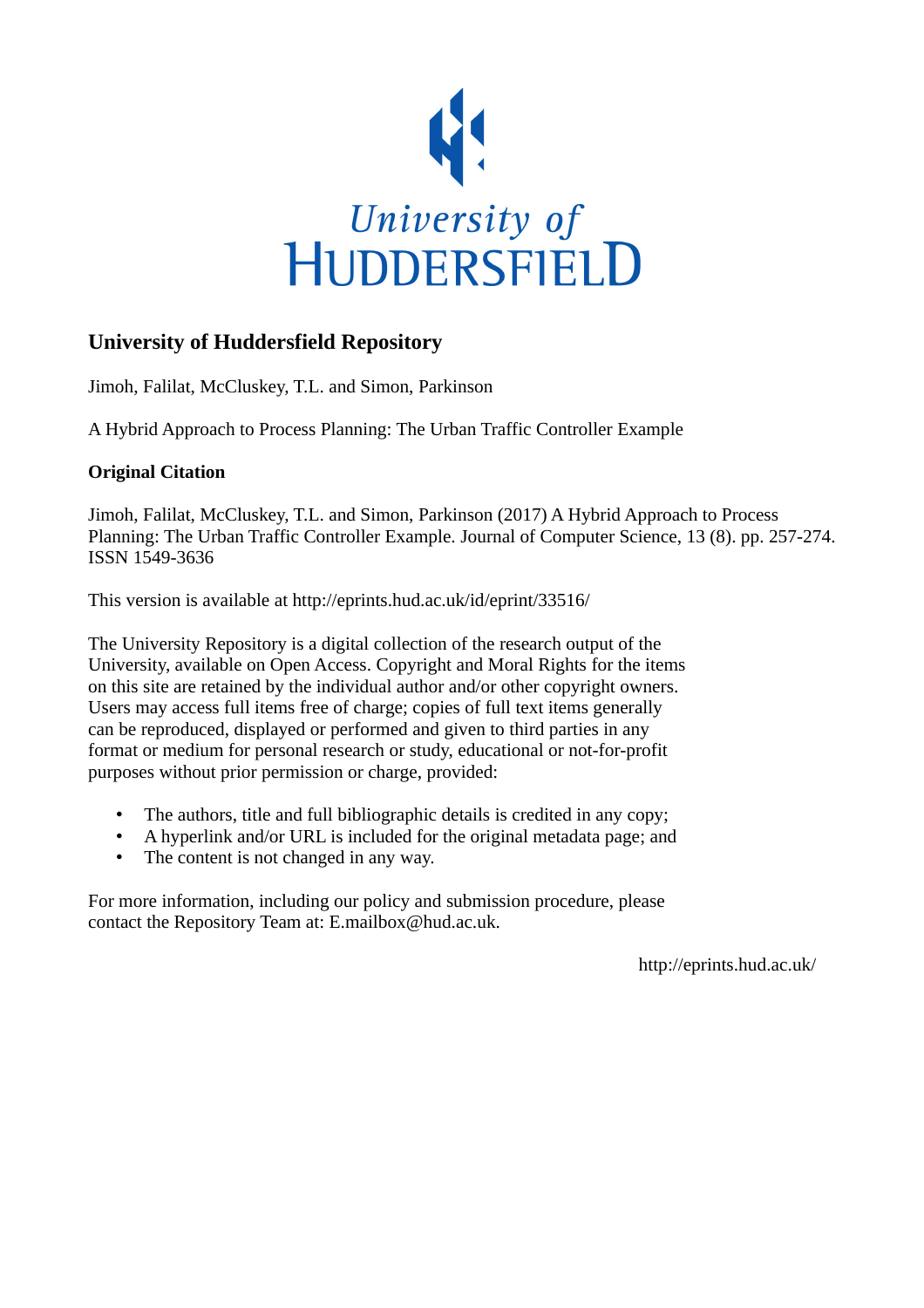# **A Hybrid Approach to Process Planning: The Urban Traffic Controller Example**

#### **Jimoh Falilat Olaitan, Simon Parkinson and Thomas Leo McCluskey**

*Centre for High-Performance Intelligent Computing, Department of Informatics, University of Huddersfield, Queensgate, Huddersfield, HD1 3DH, UK*

*Article history*  Received: 02-01-2017 Revised: 10-07-2017 Accepted: 15-08-2017

Corresponding Author: Falilat Olaitan Jimoha Centre for High-Performance Intelligent Computing, Department of Informatics, University of Huddersfield, Queensgate, Huddersfield, HD1 3DH, UK Email: F.Jimoh@hud.ac.uk

**Abstract:** Automated planning and scheduling are increasingly utilised in solving evsery day planning task. Planning in domains with continuous numeric changes present certain limitations and tremendous challenges to advanced planning algorithms. There are many pertinent examples to the engineering community; however, a case study is provided through the urban traffic controller domain. This paper introduce a novel hybrid approach to state-space planning systems involving a continuous process which can be utilised in several applications. We explore Model Predictive Control (MPC) and explain how it can be introduce into planning with domains containing mixed discrete and continuous state variables. This preserves the numerous benefits of AI Planning approach by the use of explicit reasoning and declarative modelling. It also leverages on the capability of MPC to manage numeric computation and control of continuous processes. The hybrid approach was tested on an urban traffic control network to ascertain it practicability on a continuous domain; the results show its potential to control and optimise heavy volumes of traffic.

**Keywords:** Automated Planning, Model Predictive Control, Urban Traffic Control

## **Introduction**

Process planning is the act of selecting and assigning resources towards achieving a desired goal. Process planning is performed programmatically and It involves the design of autonomous computer program; such computer programs are self-aware of their environment, can adapt to change, generate and scrutinise goals (Russell *et al*., 1995). There have been many successful implementations of autonomous planning for processing planning. There has been the successful implementation of automated planning and scheduling for many engineering processes. For example, early work by Khoshnevis and Chen (1991) utilised automated planning and scheduling in manufacturing processes for comprehensive resource selection and allocation.

This early success motivated the use of autonomous planning and scheduling for many different applications; however, as each solution often contained tightly coupled domain knowledge alongside the algorithms, researchers were often spending large amounts of time developing systems which shared similar core algorithms. This resulted in the establishment of domainindependent automated planning where state-of-the-art algorithms are designed in isolation from the domain knowledge. These algorithms are then used alongside an action model representing the domain specific knowledge. Also, the emerging development in the field of automated planning with constraints processing has facilitated the deployment of deliberative reasoning to real-time control applications (Heinrich *et al*., 2015; Chen *et al*., 2015). There are many successful applications of domain-independent planning to realworld problems. Example could be found in the computer integrated manufacturing process (da Silva Fonseca *et al*., 2016); relocation problem (Tierney *et al*., 2012), calibration of machine tools (Parkinson and Longstaff, 2015), clinical validation (Dinapoli *et al*., 2016) and crowd sourcing (Machado *et al*., 2016).

It is vital to enable deliberative reasoning in systems. Introducing deliberation into a controller enables it to reason with its components, environment and functionality. It enable the generation of effective plans towards achieving desirable goal within the control system (Jimoh and McCluskey, 2012). This facilitates its effectiveness to deal with unexpected situations that might not have been learnt,



© 2017 Jimoh Falilat Olaitan, Simon Parkinson and Thomas Leo McCluskey. This open access article is distributed under a Creative Commons Attribution (CC-BY) 3.0 license.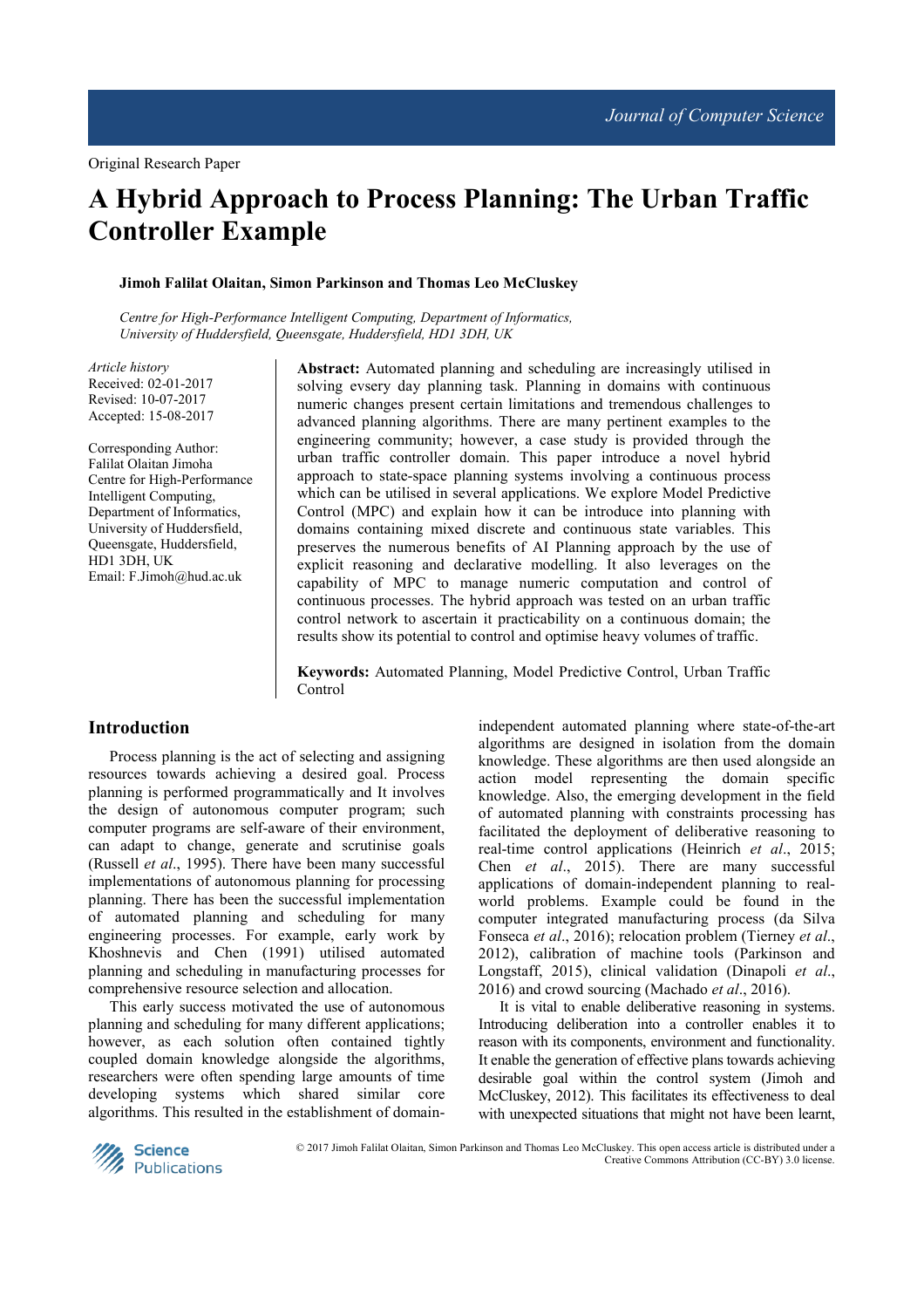adopted nor programmed beforehand into such a system Dusparic *et al*. (2016). Embedding automated planning into urban traffic control systems will introduce deliberative reasoning in urban traffic controllers. Deliberative reasoning in a controller would introduce intelligence into the UTC systems through the generation of plans and schedules for self management. This will ultimately contribute to the reduction of traffic congestion and carbon emissions on roads.

However, as the variety of possible planning applications increases so is the complexity of the domain knowledge (Jimoh and McCluskey, 2016). The complexity is significantly hindering the uptake of novel automated planning applications due to limitations of planning applications to handle continuous change in numeric values. To avoid this limitation, the complexity of the domain knowledge are currently being relaxed through the discretisation of continuous transformation into a discretised profile of linear change (Lhr *et al*., 2012). For example, the application to machine tool calibration, non-linear change in environmental temperate is discretised to reduce complexity (Parkinson *et al*., 2014). However, this discretisation is often at a cost to the quality and accuracy of the generated plan and a compromise has to be established. This also motivates the requirement for a novel approach to handling continuous processes in planning for control systems. The next section explains a hybrid algorithm that uses automated planning with an embedded MPC strategy to create an algorithm that can reason with planning problems containing numerics with continuous change. The specific example provided is in the urban traffic control environment to generate plans for a controller to optimise the traffic situation.

In this study, a hybrid planning system is presented through the introduction of Model Predictive Control (MPC) approach into a classical state-based planning system. It facilitates efficient planning in the presence of complex numeric and logical changes within a problem domain. The technique's primary application is in autonomous traffic management and will be provided as an example throughout the paper. However, the traffic management domain has many of the similar characteristics with complex engineering and manufacturing planning problems.

The layout of the paper is as follows: The first section presents a survey of work related to this paper. This leads to the description of the developed hybrid approach. Following this, a case study is presented where the technique is applied to the urban traffic controller.

# **Background**

The increase in demand for innovative plan generation techniques, plan execution, monitoring and recovery; has stemmed awareness towards evolving

system designs which make use of advance planning and implementation frameworks (Jimoh and McCluskey, 2015; Laguna *et al*., 2014). Teleo-Reactive Executive (T-Rex) is an example of such design. T-Rex is a goaloriented autonomous underwater vehicles that integrates automated planning technology for real-time plan generation and execution. T-Rex framework is designed to improve research in the field of oceanic science (Pinto *et al*., 2012). Another example of planning design is Planning and Execution L-Earning Architecture (PELEA). PELEA introduce adaptable modular design that integrates learning with planning and execution. It also incorporates sensing and monitoring for realtime re-planning (Jimnez *et al*., 2013). We propose the use of Model Predictive Control (MPC) design in continuous planning to create reasoning in controllers that can solve problems in domains which are modelled using variables whose values are changing continuously. Similarly, Domain Predictive Control (DPC) is another design that is proposed for continuous (re-) planning in hybrid systems (Lhr *et al*., 2012). It involves the extraction of a discretised domain model from given MPC dynamic equation of a system to control realtime applications. This is different from the work in this study; which involves the creation of symbolic continuous domain model of a system while leveraging on MPC derived from a model of dynamical equations of the same system as a heuristic to control the search space in symbolic planning.

Control systems which support Urban Traffic Control (UTC), such as those controlling networks of traffic lights, have utilised AI techniques since the 1970's (Jimoh and McCluskey, 2014). These systems are embedded in a real-time control environment and are often based on algorithms that rely on feedback and adaptation. They make use of road traffic data which may be gathered every few seconds or gathered over several years. Resulting in traffic control systems operating with the fundamental of adaptive signal control in road networks established from stored traffic data. However, these approaches to traffic control has some limitations during unprecedented situations such as road accidents or an unexpected change in traffic demand within short interval of time (De Oliveira and Bazzan, 2009; Jimoh *et al*., 2013b). In such circumstances, traffic control systems usually use fixed traffic signal timing or apply some hardcoded approach to revert into a recognised state. Therefore, there is a need for intelligent controls that can effectively generate plans and execution towards restoring an unpredicted traffic situation to desired condition. One promising direction is by creating a hybrid control design that will support intelligent systems to spontaneously reason and deliberate with their declarative knowledge, towards managing themselves during unexpected situations (Jimoh *et al*., 2013a). Such intelligent controls would be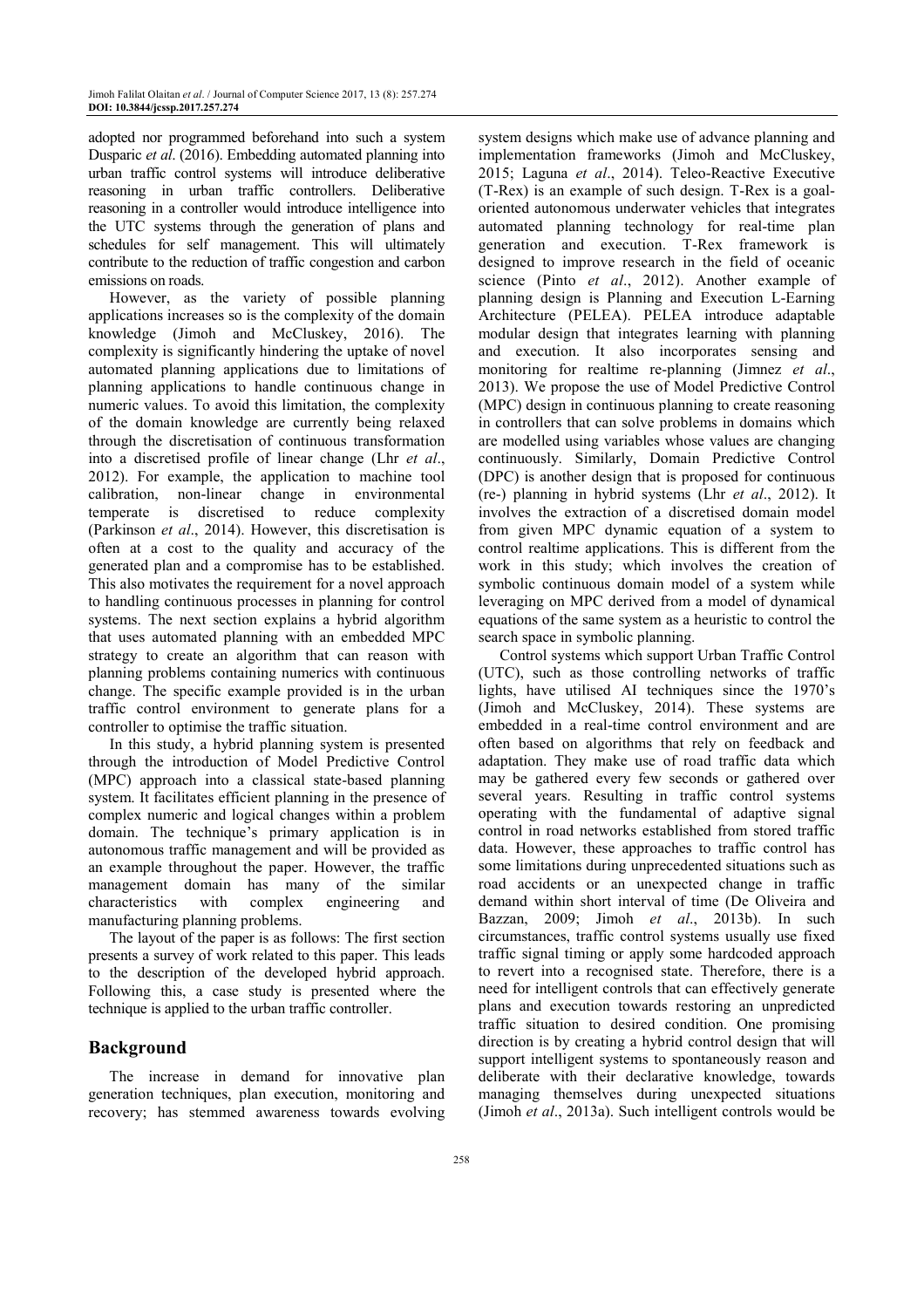an achievement in the urban traffic control domain and this paper is a step towards realising such goal.

# **Model Predictive Control**

Control engineering is a field of knowledge within the engineering discipline, which applies control theory to design and implement systems with desired behaviours. Predictive Controls is a sub-set of Control Engineering utilised in adopting and anticipating the future pattern of control processes in other to control its inputs for a desirable future goal.

MPC attracts remarkable consideration in the control of dynamic systems which makes it an essential aspect of control practice (Osusky and Vesely, 2015). MPC was established within the industrial sector as an alternative option of control compared with traditional Proportional Integrate Derivative (PID) controls (Bennett, 1993). MPC formulation incorporates optimal control, multi-variable control, stochastic control, deadtime processes and future references where applicable (Camacho and Bordons, 1999).

MPC has several algorithms; they differ in the way they represent the model of the process as well as the cost function to be minimised. MPC algorithms have been continually enhanced to increase its robustness and scalability for instantaneous processes (Al-Gherwi *et al*., 2011; Falugi *et al*., 2010; Tay, 2007; Osusky and Vesely, 2015).

MPC has been implemented in a variety of applications ranging from production planning (Mezghiche *et al*., 2015; Baldea *et al*., 2015); industrial production (Zhu *et al*., 2015; Alanqar *et al*., 2017; Grosso *et al*., 2016) and supply chain (Chu and You, 2015; Schildbach and Morari, 2016); intelligent Transport Systems (Mahalingam and Agrawal, 2016; Roncoli *et al*., 2016); agriculture (Graf Plessen and Bemporad, 2017) and robot manipulation in path planning (Ji *et al*., 2017; Joos *et al*., 2017).

# *The MPC Approach*

The mathematical model of a controlled process, as well as the assumed disturbances that might occur during its operation, is built based on the past experience of operation and past data from similar operations within the same system. A cost function is derived from the available resources and constraints that need to be optimised for the entire duration of the process. The system uses the predefined model as a guide to maximise the cost function when given a set of varying input parameters, output parameters and the dynamic changes in the state of the environment. The system plans over a period of time, which is known as the horizon. The generated plan is applied to the system to control the process by changing its current state to a desirable state for a given period of time. The new state is sampled again. It re-plans for

another horizon taking the present state from the feedback loop as well as all the system constraints into consideration. This approach of planning is called "receding the horizon". This planning and re-planning approach make MPC robust and able to keep a control process in a desirable state over a given period. It also allows it to function in a partially observable environment, because of its ability to sample dynamic environment at every sampling time during a re-plan.

# *The Store-and-Forward Model*

In 1963, Gazis and Potts introduced the store-andforward traffic flow model with the aim of achieving a sensible compromise between computational efforts and precision control in dynamic systems. A store-andforward traffic flow model is utilised in this study to formulate a state space predictive control model; it helps to creates a dynamic mathematical formulation of the network model (Guo *et al*., 2014). Figure 2 depicts a diagrammatic representation of the application of MPC into a UTC structure. The simplified store-and-forward traffic model only allows for split optimisation. Cycle time and offsets must be calculated by other control algorithms.

Roads networks is represented as sets of junctions *j*∈*J* and links *z*∈*Z* and as shown in Fig. 1. Each signalised junction *j* has sets of outgoing links  $O_J$  and incoming links *Ij* . A sample of urban road is shown in Fig. 1. It has two junctions *M* and *N* adjacent to each other, such that  $z \in I_N$ and  $z \in O_M$ . The remaining fundamental variables are:

- *i* represents the stage identifier
- $x<sub>z</sub>(t)$  is the state variable indicating the number of vehicles in link *z* at step *t*
- *j* represents the junction identifier
- $\bullet$   $g_{j,i}$  the control input indicating the green time of stage *i* at junction *j*
- *t* discrete time index,  $t = 0, 1, 2...$
- *S<sup>z</sup>* represents the saturation flow of link *Z*
- $v_z$  represents the set of stages where link  $z$  has right of way
- $t_{w,z}$  turning rate; towards link *Z* from the links w that enter junction *M*
- *T* the control interval in discrete time step
- $C_j$  junction *j* cycle time

Given that the cycle times  $C_j$  for all junctions  $j \in J$ are the same and fixed such that  $C_j = C$ . Equation 1 can consequently denote the dynamics of link *z*:

$$
x_z(t+1) = x_z(t) + T \begin{bmatrix} S_w \sum_{i \in v_w} g_{N,j}(t) \\ (1 - \tau_z) \sum_{w \in I_M} C \\ S_z \sum_{i \in v_z} g_{N,j}(t) \\ -\frac{S_z \sum_{i \in v_z} g_{N,j}(t)}{C} \end{bmatrix}
$$
 (1)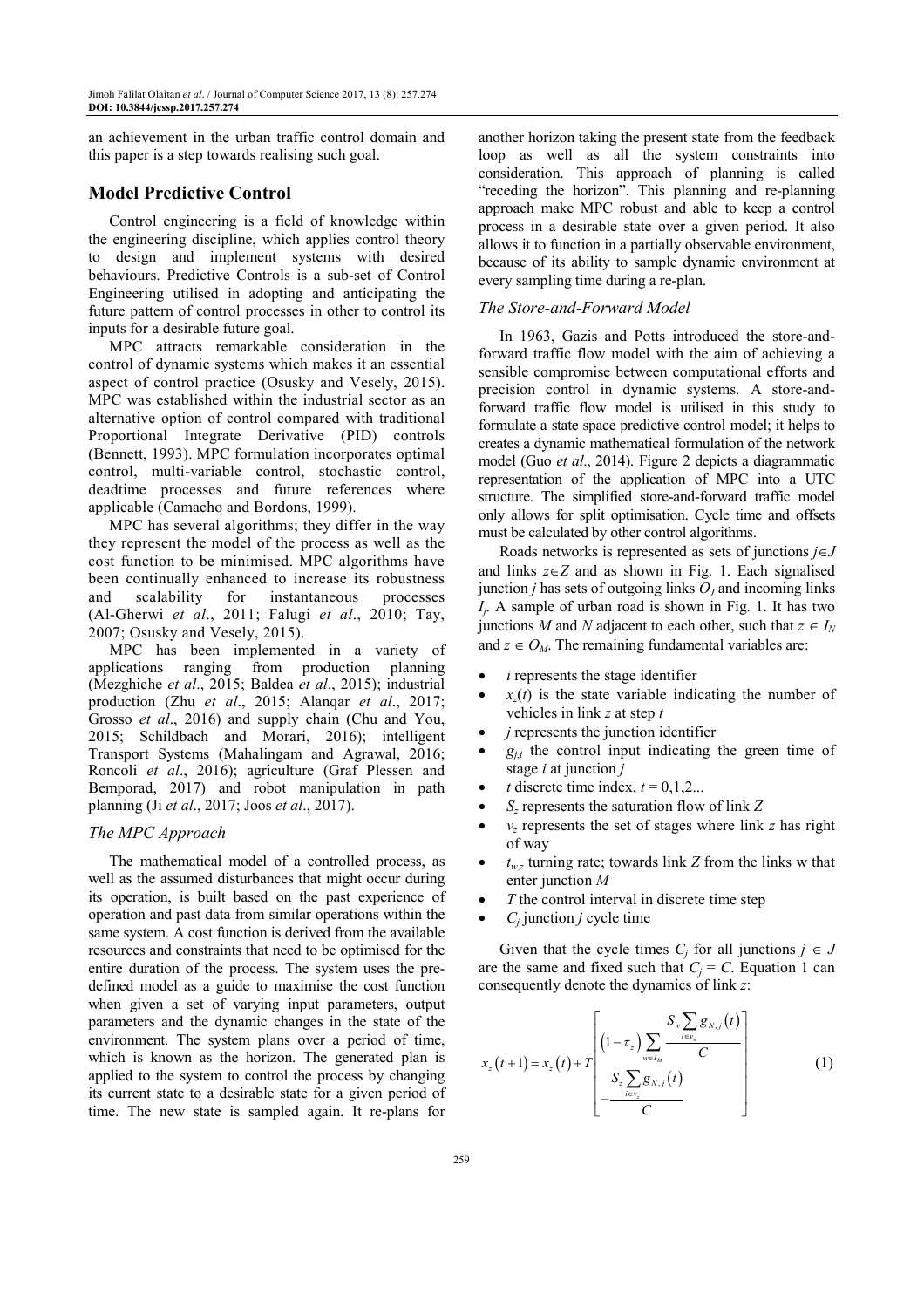

Fig. 1. Links and Junctions Illustration of an Urban Road



Fig. 2. Applying MPC to UTC Structure

Each  $z \in Z$  has an outflow capacity at specific green times; this is represented by the Saturation flow  $S_z$ .  $S_z$ could be fixed using a standard value or calculated by another approach; we assumed it is known and constant. Turning rates  $t_{w,z}$  of  $z \in O_j$  and also  $w \in I_j$ , could be calculated in real-time or estimated utilising statistical values. Assuming  $T = C$ ; a further simplification of the variables (replacing both second and third term) from Equation 1 will yield Equation 2:

$$
x_z(t+1) = x_z(t) + T \Big[ p_z(t) - q_z(t) + d_z(t) - e_z(t) \Big] \tag{2}
$$

Such that,  $p_z(t)$  represents inflow to link *z*,  $q_z(t)$ represents outflow from link *z*. Also,  $d_z(t)$  represents demand in the link *z* and  $e_z(t)$  represents exit flow in the link *z*; in the sample time  $[tT, (t+1)T]$ . The exit flow  $e_z(t)$  can be estimated by  $s_z(t) = t_z p_z(t)$  while assuming that the exit rates  $t_z$  are known. The resulting outflow is given in Equation 3:

$$
q_z(t) = \frac{S_z \sum_{i \in v_z} g_{N,i}(t)}{C}
$$
 (3)

In a bit to reduce computational efforts, red-green switching in a cycle is not taken into consideration in the model. However, the modelled flow represents the average real flow for each period.

A linear scalar equation that represents a specified link is shown in Equation 1. Organising all interconnected conservation equations in a state space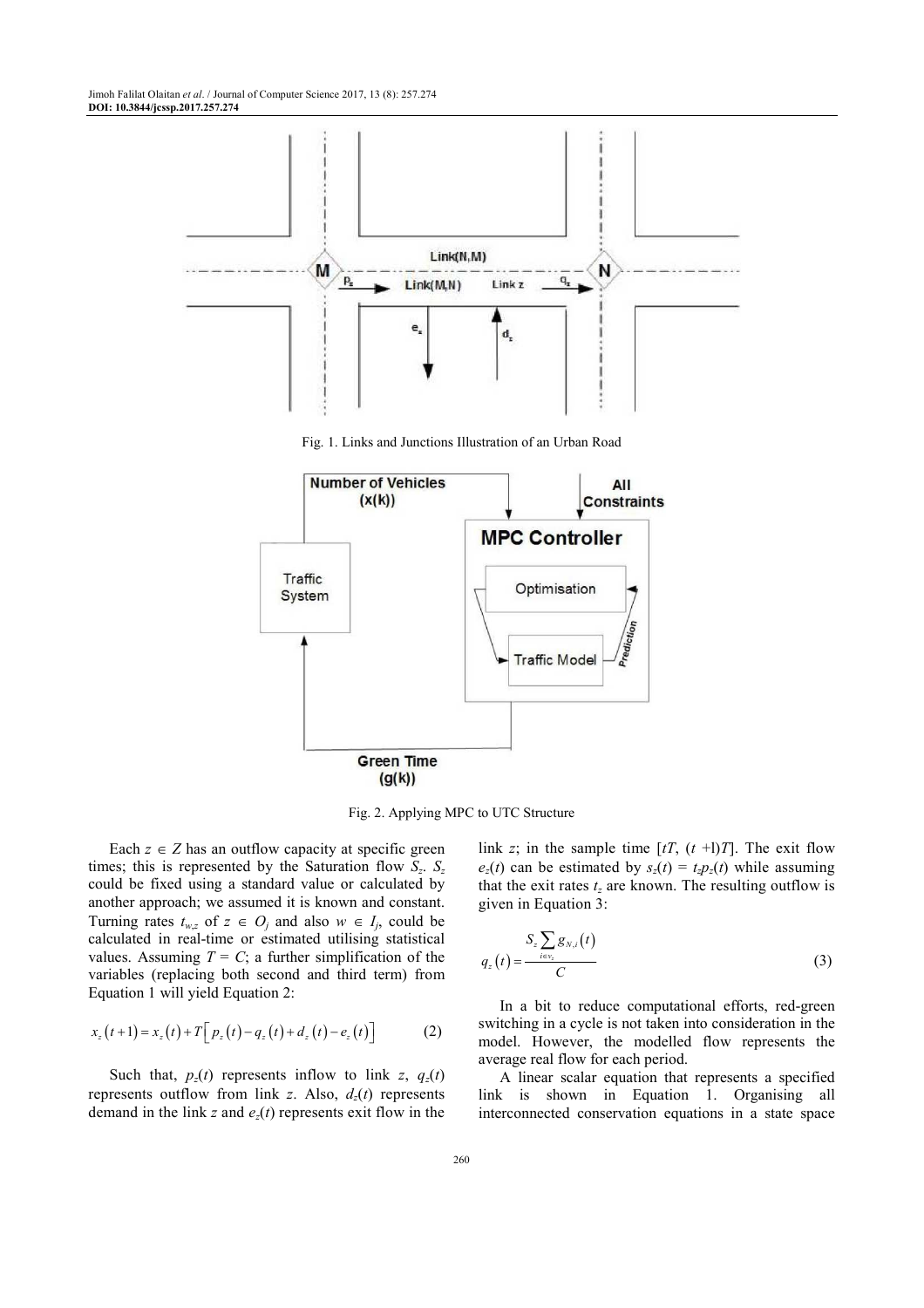form (for individual link), equation 4 would represents a state space model that defines an entire traffic network:

$$
x(t+1) = x(t) + Bg(t) + d(t)
$$
 (4)

Such that  $x(t)$  represents numbers of vehicles in each link (state vector); *g*(*t*) represents all green time settings (control vector) and *d*(*t*) represents any disturbance within the network. *B* is the network characteristics, it is represented by a constant coefficient matrix of proper dimensions. For instance the network topology is represented by *B*.

#### *MPC Constraints on UTC*

Given a UTC traffic model, there are some constraints that have to be considered. The constraints are formulated from the store-and-forward model discussed in the previous section

#### *Non-Negative Control Constraints*

At any given time t there cannot be a negative volume of traffic flowing through link z. Also, the green split timing at any given junction falls between the traffic light cycle at that junction:

$$
g_{j,i} \ge g_{j,\min}, \forall i \in J \tag{5}
$$

#### *Traffic Light Cycle Constraints*

All green time constraint holds for every stage *i* at junction *j*:

$$
\sum_{i=1}^{N_j} g_{j,i}(t) \le C - L_j, \forall j \in J
$$
\n
$$
(6)
$$

Such that  $L_j$  represents the set lost time and  $N_j$ represents the value of stages, at the junction *j*.

#### *Green Duration Constraints*

Equation 7 represents the lower and upper bounds constraints on the green time at a junction:

$$
g_{j,\min} \le g_{j,i} \le g_{j,\max}, \forall j \in J \tag{7}
$$

Such that  $g_{j, \text{max}}$  represents maximum permissible time and *g*<sub>*i*,min</sub> represents minimum permissible time at junction j.

#### *Flow Conflict Constraints*

This is to avoid collision between links at a junction. Given a connected link only one link could be active at a time.

#### *Non Negative Queue Constraints*

The queues on a given link are restricted to length of the link connecting two junctions:

$$
0 \le x_z \le x_{z, \max}, \forall z \in Z \tag{8}
$$

such that  $x_{z\text{ max}}$  value specifies the maximum number of vehicles that can be admitted into link *z*. This restriction helps to eliminate over saturation of a link in rush hours. It also makes sure that the value of a queue length on the road is nonnegative during the computation of control input.

#### *Capacity Constraints*

The capacity of a link must not be exceeded. Thus, the number of vehicles leaving any link will be limited by the state and capacity of the downstream link.

# *The Objective Function*

The objective of this MPC formulation is to reduce the number of vehicles waiting in line at a junction. This is evaluated as the total time it requires to exit the vehicles waiting at individually connected junctions within a network of connected links. Thus, to reduce queuing distance on links, Equation 9 represents a quadratic costs function that satisfies Equation 4, 6 and 7; with the aim of minimising queues and optimising green times at a junction:

$$
J = \sum_{t=1}^{N_p} \left( ||x(t)||_Q^2 + ||g(t)||_R^2 \right) \tag{9}
$$

# **Automated Planning**

The ability to reason with the dynamics of life and its environment by creating and implementing plans to solve challenges is one of the uniqueness of human race. Embedding this quality of man into artificial entities such as machines, is the foundation of Automated Planning. AI planning is a field that involve the formation of sequence or partially ordered plans whose execution solves a given problem; from an initial state or situation to a state that satisfies it specified goals conditions (Gupta *et al*., 1998; Fox and Long, 2003; Garrido *et al*., 2001). To embed deliberative property in control system, it is essential for the controller to be situationally aware of its components, its operating environment and the correlation between its component and environment (Jimoh *et al*., 2013b). This is accomplished through the extraction of the operational knowledge of a given domain, in this case, a road traffic domain. The extracted knowledge is declaratively represented in a language that can be understood by the planning system. The domain knowledge employed in the implementation of this work is represented in a language that is close to PDDL+ (Fox and Long, 2006). This structural language provides a formal declarative representation of the problem and domain entities along with all the operational policies of the domain.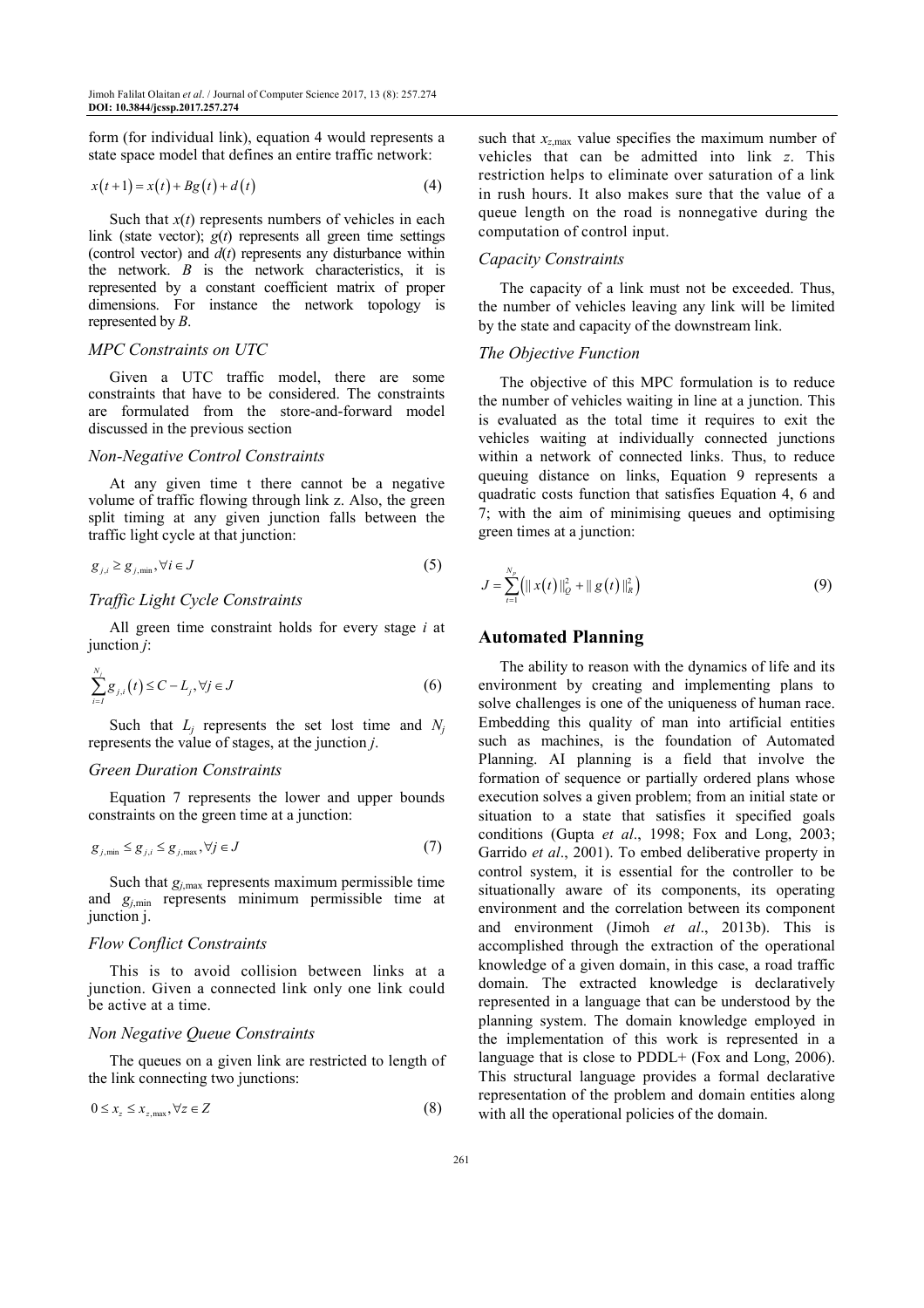#### *Modelling UTC Domain*

Given a domain of interest with facts and description of the environment and problems within that domain, a UTC model could be defined as a symbolic system which has inference and rules that represent the domain of interest. Traffic flow models are of three distinguished types: Macroscopic model; microscopic model and mesoscopic model. Refer to the work of Hoogendoorn and Bovy (2001) for a detailed overview of existing traffic models. A macroscopic model is considered in this analysis through the use of aggregated variables to describe traffic flows.

The syntax and semantics of the domain description language used in this implementation are similar to PDDL+. Detailed explanation of PDDL+ syntaxes and

semantics is in the work of (Fox and Long, 2006); this includes the semantics for the construction and implementation of state representation and progression.

A domain model has been encoded from a case study town centre area in the United Kingdom as shown in Fig. 3. The domain model is made up of static and dynamic part (Jimoh *et al*., 2013a). The static part represents road network topology, such as road name, road capacity, road length and junctions linking the roads. A directed graph is used to represent the road network layout, edges represent roads and vertices represent either source road, sink road or junction. Vehicles enter the network through the source road and exit the network through the sink road. The dynamic aspect of the model is represented by the flow rate of vehicles on each road and the queuing distance such road.



Fig. 3. Excerpt of map showing the network blocked roads, source road and sink roads within a town center area of Huddersfield, West Yorkshire, United Kingdom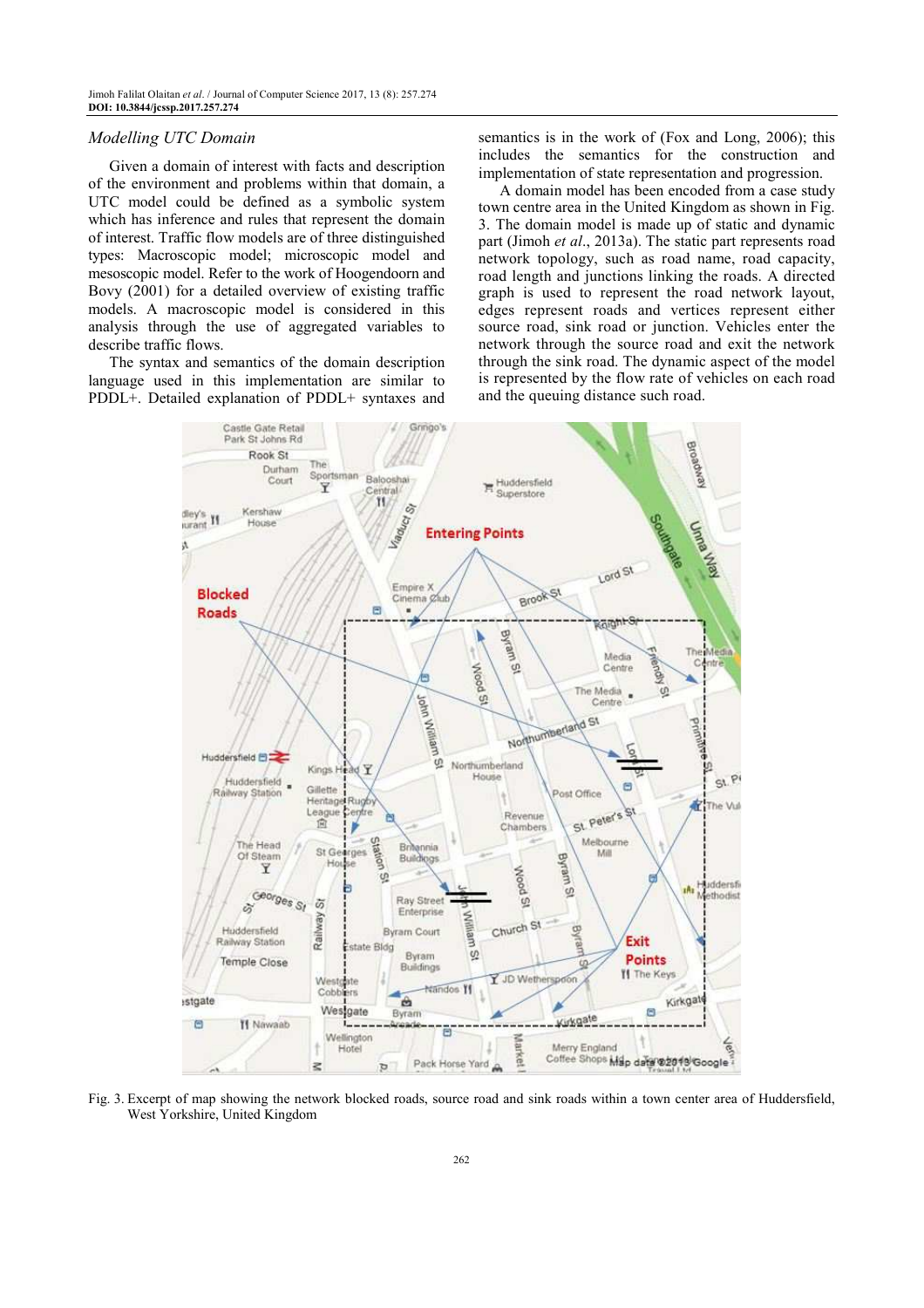```
(:action switchGreen
:parameters [atJunction, thisPhase, fromRoadA, toRoadB]
:duration dur
:precondition [(intersect atJunction thisPhase fromRoadA toRoadB)]
                [(>(queuelenght (fromRoadA 0.0))
                (<(interuptlevel (toRoadB 7.0))]
:effect ([(JflowActive atJunction thisPhase fromRoadA toRoadB)])
        \mathcal{L}
```
Fig. 4. Sample declaration of an action operator

```
(:process RtrafficFlow
:parameters [atJunction, thisPhase, fromRoadA, toRoadB]
:duration dur
: precondition [(RflowActive atJunction
                thisPhase fromRoadA toRoadB)]
:effect ([(decrease(queuelenght (fromRoadA (* #10.0 1.0))),
(increase(queuelength (to RoadB (* #10.0 1.0)))))
```
Fig. 5. An excerpt from a process declaration

```
(:event upStreamSaturated
:parameters [atJunction, fromRoadA, toRoadB]
:duration dur
:precondition [(>=(queuelenght (toRoadA roadBcapacity)))]
:effect ([(assign(queuelenght (toRoadA roadBcapacity))
            (assign(interuptlevel (toRoadB 7.0))])
        \lambda
```
Fig. 6. Sample declaration of an event

The dynamic aspect of the model is continuously changing due to movement of vehicles in the road network. The UTC environment is modelled with predicates and fluents. The relationship between objects are represented with predicates. For example, given a predicate (link nLSouth wDStr) in a state *S*, it indicate that the road nLSouth is connected to wDStr in that state. Thus, traffic is allowed to flow from nLSouth to wDStr, provided all given constraints are satisfied. Fluents could be logical or numeric; it status are subject to changes within the model. Rich numeric expressions are possible with the use of numeric fluents. For example, a fluent  $=$ (queueLenght (nLNorth 300.0) indicates the current value of the queue in nLNorth to be equal to 300 m.

A UTC Planning Problem involves the effective navigation of vehicles within a network of roads with the purpose of optimising traffic flow. In our model, we consider action operators, grounded processes and events. Figure 4-6 shows a sample declaration of an action operator, grounded processes and events respectively.

#### **The Hybrid Approach**

Exploiting the relationship and building on the synthesis of MPC and AI planning techniques to solve problems involving both discrete and continuous state variables lies at the heart of this research work. The hybrid approach uses an  $A^*$  search algorithm technique for node exploration. The point within search space where search frontiers intersect or branch is referred to as the Node. State information and transitions are also stored in a node. The current node is expanded by comparing the preconditions of each operator with the proposition and numeric fluent; if it is satisfied given all other constraint are fulfilled; the effect of the operator is applied at the node. The declared numeric resource and constraints within the model are computed and updated at selected nodes during node exploration. Applicable operators are chosen and applied, in a receding horizon, to each state until the goal condition is satisfied or the expanded set of nodes becomes empty. Some essential definitions in the design and implementation of the hybrid algorithm are explained in the next section.

#### *Preliminary Definitions*

# *Definition 1 (State)*

Assuming a Close World Assumption (CWA) on *S*, a state *S* gives a description, at any given snapshot of time,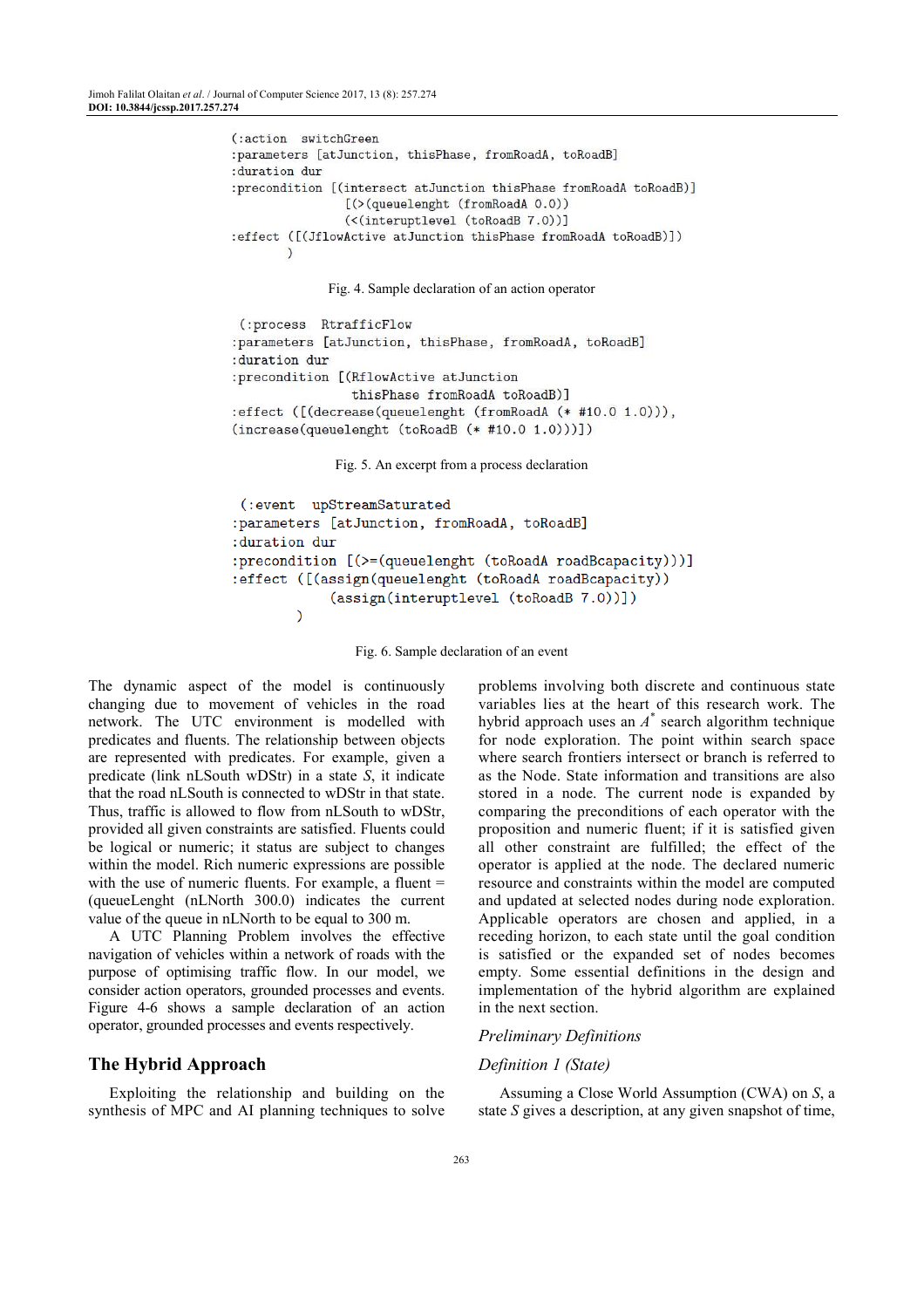the true situation of some world. Given that *N* is an assignment for the numeric variable to values and *P* are the set of atomic propositions. *S* is a pair  $\langle P, N \rangle$ .

# *Definition 2 (Initial State)*

Given that *N* is an assignment of values to numeric variables and *P* is the set of atomic propositions that are true at the start of a planning problem. Initial State  $I = \langle P, N \rangle$ .

# *Definition 3 (Goal Condition)*

Given that *N* is a set of numeric variables and *P* is a set of atomic propositions then, a Goal Condition *G*  $= \langle P, N \rangle$ . For a goal *G* to be satisfied in some state *S* values *v* satisfies some numeric constraints  $vL < v <$ *vU* specified by *G*. Thus, *S* satisfies the goal condition if *S* satisfies every proposition in *P* and ∃*v* = *c* ∈ *N*:  $VL < c < VU$  for all *v* in *N*. Here *c* is a constant representing a value between the lower and upper bound of *v*.

#### *Definition 4 (Domain Model)*

The Domain Model (DM), consist of:

- Set of Functions  $\{n_1, \ldots, n_k\} \in N$
- Set of Propositions  $\{p_1, ..., p_k\} \in P$
- Set of numeric Resources  $\{r_1, \ldots, r_k\} \in R$  and
- Set of Actions  $\{a_1, \ldots, a_k\} \in A$
- Set of Events  $\{e_1, \ldots, e_k\} \in E$
- Set of Processes  $\{c_1, ..., c_k\} \in C$

## *Definition 5 (Action)*

An instantaneous action is characterised by sets of preconditions that must be true prior to the execution of the action and effects that becomes true after the execution of the action. The logical basis for actions is modelled using a collection of propositions, with vectors of numeric variables. Both *P* and *v* are manipulated and referred to by actions. The executability of an action is determined by its preconditions.

For example, the action switch to green has the precondition that the light is red with an effect that the light is green. A durative action *A* has three sets of preconditions: The condition that must hold at start  $pre<sub>∈</sub>A$ , at the end  $pre<sub>⇒</sub>A$  and throughout the execution of the action pre⇔A. Effect could be durative or instantaneous, instantaneous effects are bound to the start *e*  $f f_{\infty}^+$  and *e*  $f f_{\infty}^-$  or end of the action *e*  $f f_{\infty}^+$  and *e*  $f$ *f* − <sup>⇒</sup> where positive and negative denote the propositions added and deleted at the start and end of *A* respectively. Also numeric effect  $ef f^n_{\epsilon}$  and  $ef f^n_{\epsilon}$  are updated at the start and end respectively. An example of action declaration is shown in Fig. 4.

#### *Definition 6 (Processes)*

A process p comprises of a precondition, *C* and a set of continuous effects, *E*, such that, if  $S \models C$  then the continuous effects are active at state *S*.

For instance, the inflow process of vehicles *V* to a road *R* through a junction *J*. This process has a precondition that a given phase at junction J is active that is 'Green' and that the road use level of R less than the road-capacity-level; and the constraint that *J* is a connected inflow junction to road *R*. Once *R* is filled or blocked, an event is triggered that stops the process. The effect of Inflow process increases *R* traffic level at the flow rate of *V* as shown in Fig. 5. The derivative of traffic level in R is the summation the active inflow processes rates of the at any given time.

#### *Definition 7 (Event)*

The event e is activated in a state *S* such that  $S \models C$ , where *C* is an assertion expressing what triggers the event *e*. Given that *E* describes the effects of C on event e; then event e is defined as a state transition of (*C*, *E*). The application of effect *E* on state *S* produce a new state *s*′ such that *s*′ -| *E*. For example, an event 'upstreamFilled' to be triggered, it requires the estimated number of vehicles on such road to be equal or greater that the road capacity limit of such road as shown in Fig. 6.

#### *Definition 8 (Operators)*

Given a set of proposition  $P_{(s)}$  and numeric fluents *N*<sub>(s)</sub>, a numeric operator  $\delta = \langle \text{pre}(\delta); \text{eff}(\delta) \rangle$  given that:

- The condition for applicability pre $(\delta)$  of an operator  $\delta$  consist of:
	- A proposition or set of propositions  $pre_{prop}\delta$ define over *P*
	- A numeric or set of numeric comparisons pre<sub>num</sub> $\delta$  in the form of (exp{>,  $\geq, \leq, \leq, \equiv$ }exp').
- The effect of an operator  $eff(\delta)$  consists of:
	- An additional proposition  $eff^{\dagger}(\delta)$  produced and A deleted proposition *e f f* (δ) removed after the operator execution.
	- Set of numeric operations  $e f f_{num}^{\dagger}(\delta)$  in the form (*n*, *op*, exp)

In this definition, the arithmetic expression exp and exp′ involves variables from *N*. These are recursively defined among expressions in the form of arithmetical combination of  $\{+, *, -, / \}$ , numeric fluent and constants.

# *Definition 9 (Operators Applicability)*

An operator  $\delta$  is applicable in a state *S* iff, s is satisfied the operators propositional and numeric preconditions. That is: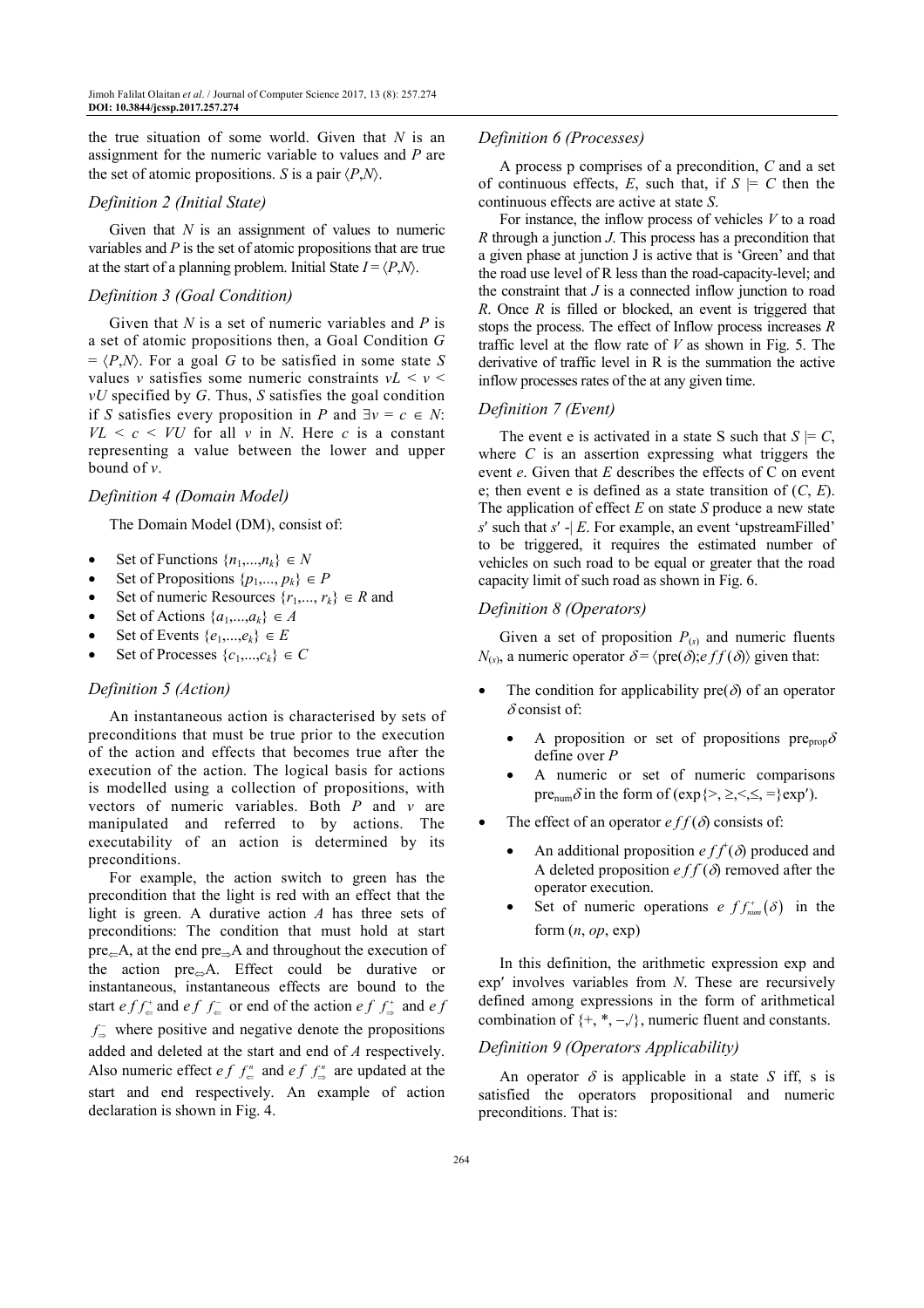- $pre<sub>prop</sub>(\delta) \subseteq P(s)$  and
- $pre_{num}(\delta)$  must be valid(i.e., equal or in range of values) in all n where  $n \in N(s)$

#### *Definition 10 (Plan)*

A plan comprises of action sequences and initiated processes; that could lead the initial state into a state satisfying the goal conditions, taken all the stipulated constraints into consideration. Given a continuous planning problem  $Y = \{I, G, DM\}$  where, I is the initial state, *G* is a set of goal conditions and *DM* comprises of a set of operators. A solution for Ψ is a total ordered set of operators from  $\delta$ , such that the ordered sequence of execution of these operators transforms I into a state where *G* is satisfied.

# *UTCPLAN: Top Level Algorithm*

The planner input five components. These are: (a) The initial state (b) the goal condition (c) the domain model (d) the horizon prediction value and (e) the control horizon. The initial state "*S*" comprises of a set of propositions "*P*" and a sequence of the numerical variable "*R*". The Goal condition "*G*" is satisfied in a state *S*, if *S* satisfies every proposition in *P* and  $\exists v = c \in$ *N*:  $V_L < c < V_U$  for all *v* in *N*. Assuming *c* is a constant representing a value between the upper and lower bound of *v*. A detail component of the domain model is defined in the preliminary definitions.

The fixed horizon prediction value  $N_p$  represents the period for which the MPC component will generate a new future prediction values to guide the search space. The control horizon value  $N_c$  represents the number of nodes frontiers that are searched at every control horizon window after an MPC prediction episodes.  $N_p$  and  $N_c$  are tailored to the domain and the nature of the problem that the planner is intended to solve.

A node is initialised in Lines 1-2. There are four components that constitute a node in the search space: (a) the set of propositions "*P*" component of "*S*" (b) the numerical variable components in the "*R*" component of "S" (c) the variable "J" that updates and saves the dynamic prediction values over successive horizons; "J" is initially set to null (d) a partial plan.

The search space is initialised within the outer loop of Line 4. Line 5 utilises the MPC numeric optimisation and prediction process to generate numeric control variables. The output of Line 5 could be inferred as a set of predicted actions whose execution fulfills the stipulated objective function and guides the search space towards satisfying the goal condition.

*Algorithm 1 UTCPLAN: Top Level Algorithm* 

Input: *DM*: Domain Model *Np*: prediction horizon *Nc* : control horizon (*P*,*R*): initial state G: Goal Condition Output: Plan. 1:  $S := [$   $]$ ;  $\Im$ : = null;  $\wp := [R]$ 2: *n* :=  $(P, \wp, S, \mathfrak{I})$ 3: repeat 4:  $Q := \{n\}$ ; x: = 1<br>5:  $\Im := U$ tiliseMP 5:  $\Im := \text{UtiliseMPC}(n, N_c, N_p, \Im, DM)$ 6: while  $x \leq N_c$  and  $Q \neq \{\}$  and *noSolutionFound*(*Q*) do 7:  $n := \text{retrieveBest}(Q, \Im)$ 8:  $N := Expand(n)$ 9:  $Q := \text{moveTo}(N, Q)$ 10:  $x := x + 1$ 

- 11: end while
- 12: if  $Q \neq \{\}$  and *noSolutionFound*(*Q*) then
- 13:  $n: = \text{retrieveBest}(O, \Im)$
- 14: end if
- 15: until *SolutionFound*(*Q*)*orQ* = {}

The inner loop of Line 6 11 expands the search frontiers over a fixed horizon window *N<sup>c</sup>* . The selection of the best node is informed by the output of UtiliseMPC procedure. The closest node to the given trajectory specified by the partial plan in the current  $\Im$ is picked as the best node "*n*" and removed from "*Q*". The selected node "*n*" is expanded in Line 8 and returns a set of successor node "*N*". Line 9 adds "N" to the open set as detailed in Algorithm 5.3. There is currently no built-in specific heuristics for pruning the search space in UTCPLAN.

Given that the goal condition is not met upon the exit of the inner loop of Line 6-11; the best node is retrieve from *Q* informed by ℑ. The best node "*n*" becomes the start node for a new search for the next control horizon window. The selection of a single node might create incompleteness in the algorithm, but it restricts the search and utilise the guidance of the MPC approach to select the best node for pruning the search space. The search and optimisation procedure is repeated from the current node in Line 15 until the goal conditions are satisfied, or the open node set becomes empty.

#### *Nodes Expansion*

The current node *n* is expanded by selecting the appropriate operator that satisfies the condition at the node. The effect of the operator changes the state at a node from '*n*' into a new state '*N*' as explained in Algorithm 5.3. The procedure for the application of an action, initiation of a process and the triggering of an event is explained in Algorithm ?? respectively. Certain assumptions are made with regards to the event semantics. For instance, there is no different in the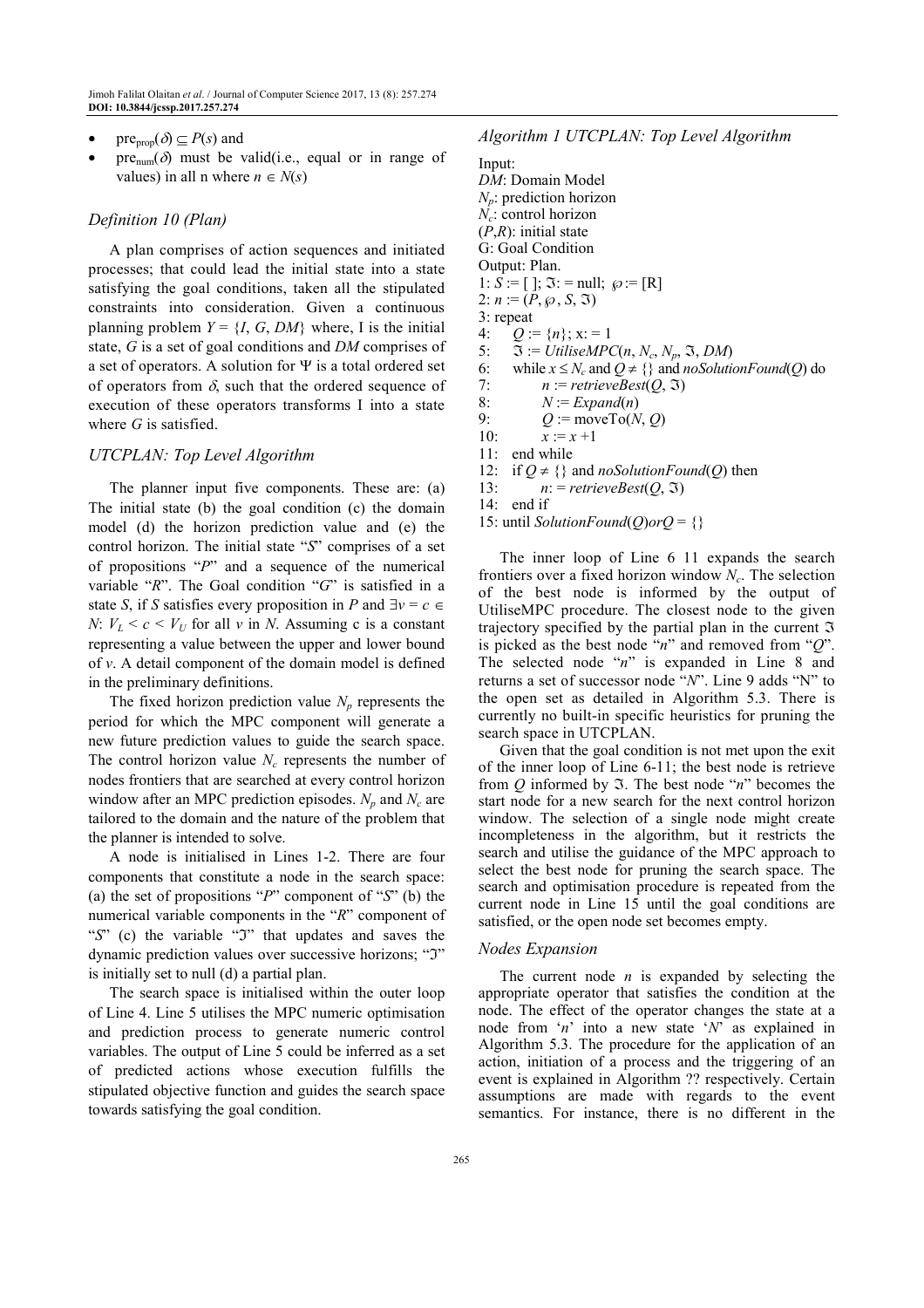orders occurrence of simultaneous events. The detailed procedure for the application of an operator, grounded process and event is explained in Jimoh (2015).

#### *Action Application*

Definition 11 (Apply Action). Given an action a and a state *s*, if a is applicable in *s*, then a new state *s*′ is produces and denoted by *s*[*a*] as shown in Algorithm 3.

# *Algorithm 2 Expand(n) Algorithm*

Input: n

Output: N

 $N := \{\}$ 

 $E := \{e' | e' \text{ represent instantiation of some event } e \in$ *DM* and *n* makes *e*':pre true};

 $n :=$  apply all events in *E* chronologically to *n* 

 $Q = \{o\}'$  represent instantiation of some operator *o* ∈ *DM* and n make *o*′:pre true}

for all  $o' \in O$  do

 $n'$ : = apply  $o'$  to *n*  $N := N \left[ \{ (n'.I, n'.\Im, [\omega'] + +n'.S) \} \right]$ 

end for

 $P := \{p'|p' \text{ is an instantiation of some process } p \in DM\}$ and *n* make *p*′:pre true}

for all  $p \in P$  do

 $n :=$  apply  $p$  for a unit of time to  $n$ 

end for

 $N := N \cup \{n\}$ 

A action consist of logical or numeric preconditions. The effect of an action operator could be logical propositions; numeric updates of the current state after the execution of the action or both. An example is given in Fig. 4. The action 'switchGreen' has a logical precondition that 'roadA' and 'roadB' must be connected by at the same junction. The two roads are also controlled by the same signal phase. The action in Fig. 4 also indicate numeric preconditions of an interrupt level seven for the linked roads. This means that the connect roads must not be a congested road. The action effect alters the signal phase at this junction, which consequently initiates a flow process at the connected junction.

Algorithm 3 Action Application Input: *s*,*a*

Output: *s*′.

- 1: *s*′ is initialised to be *s*;
- 2: All propositions in  $eff<sup>+</sup>$  a that are not already in s are added to *P*(*s*)
- 3: All proposition in *e f f*<sup>−</sup>a are deleted from *P*(*s*)
- 4: All numeric fluent *f* where  $(f, op, exp) \in e f f_{num}(\delta)$  are updated
- 5: All state  $s \in S$  obtained by a non applicable operator is undefined and does not satisfy any condition.

#### *Simulate Process*

# *Definition 12 (Simulate Process)*

Given a ground process c and a state s, such that c is applicable in *s*, the application of *c* in *s*, denoted by  $s[c^+]$ to simulate continuous numeric changes in *s* for a period of time is as shown in Algorithm 4.

Whenever processes are initiated within a given node, it will run for a period of time at a single discretisation of a step count. For instance, time t becomes  $t = 1, 2, 3...t_n$ given that  $t_n$  is the duration of the process simulation. Processes are initiated as an effect of an action or event trigger. The preconditions of process simulation are logical or numeric inequalities, but its effects produces a numeric update of the current state at the node. For instance, the effect of an action "switchGreen" in Fig. 4 could initiate a vehicles flow process at the flow rate of traffic on the connected roads as depicted by Fig. 5. Once a process is initiated at a node, it will continuously run for the specified duration of time, except if it is halted by an event. The current numeric status of the process is updated at the node upon the completion or halting of the process.

Algorithm 4 Simulate Process

Input: *s*, *c*

Output: *s*′.

- 1: initialise process duration time count = dur
- 2: repeat
- 3: All numeric fluent *f* such that  $(f, op, exp) \in e f$  $f_{num}(c)$  is updated and modified according to the defined *op*

and exp involved

- 4: Time #*t* and other primitive numeric variables are updated
- 5: until event *e* is triggered or *dur* exceeded.

# *Event Application*

# *Definition 13 (Apply Event)*

Given a ground event *e* and a state *s*, such that e is applicable in *s*, represented by *s*[*e*], the application of *e*  in *s* lead to a new state *s*′ as shown in Algorithm 5.

Event application share some similarities with an action operator, except that, the unique difference is the fact that an action may occur if its preconditions hold, an event, on the other hand, must occur if its precondition hold. An event in the domain could be internally triggered from within a process, or outside the control of a process. Internally triggered event are interrupts that are activated while a process is running, it preconditions are usually numeric inequalities and their effect are also numeric assignments. These numeric assignments are set as preconditions for some actions in the domain. This means that the interrupts tell the planner to execute an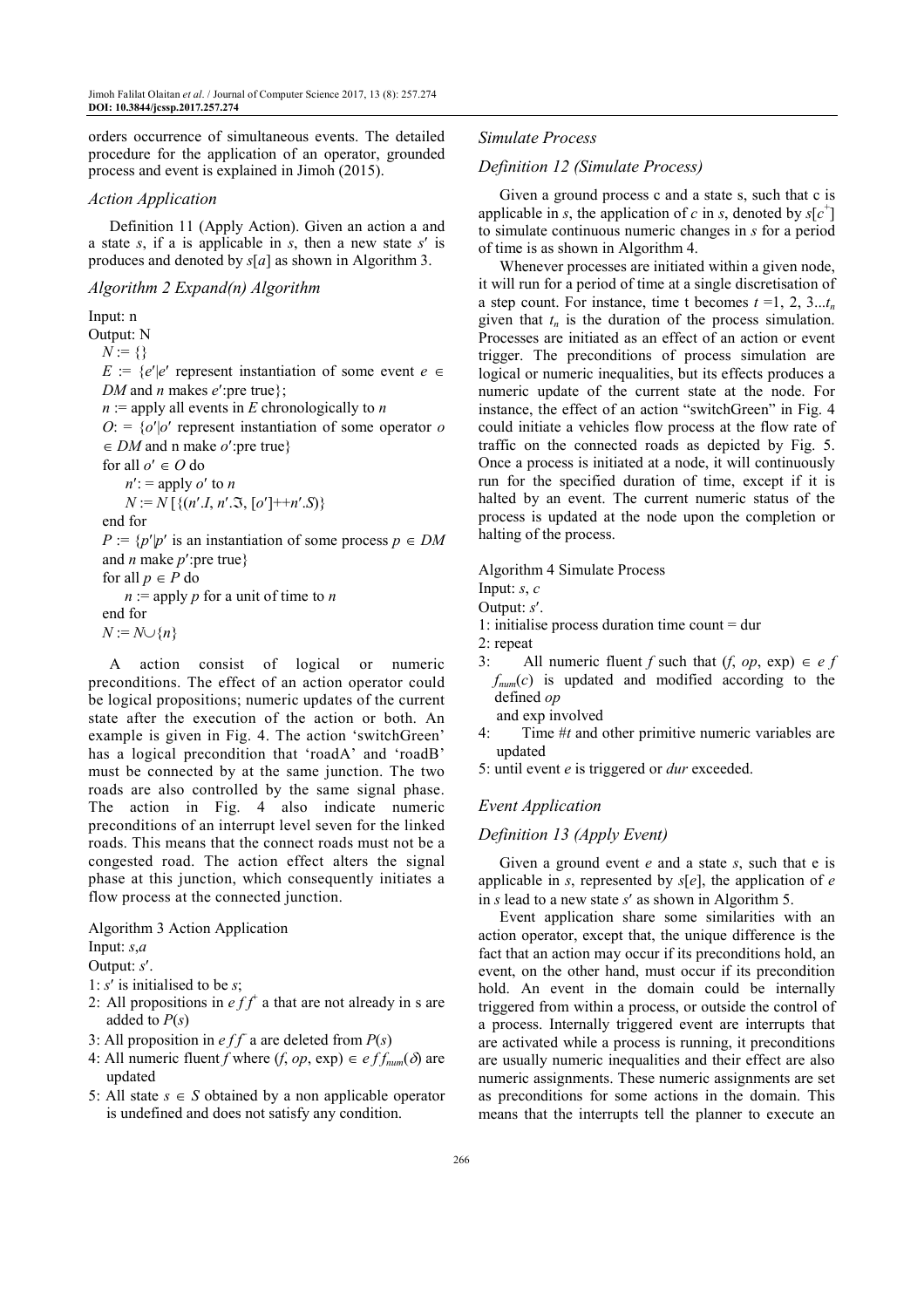emphaction that could change the emphstate of the system or flag a display.

An example of event is to manage the constraint of traffic spill-over at junctions during rush hour as shown in Fig. 6. It has a precondition to check the capacity of the connected road during the process of traffic flow at a junction. The effect of this event stops the currently running process from transferring queue to the upstream road. This is achieved by an interrupt trigger that halts the process and pushes the current state of the node to the priority queue node.

Externally triggered event are a result of interaction between domain objects. An example of such external event is the activation of connectors that link two separate roads. Once the condition for the connector is satisfied, the queue from the previous road flows to the connected routes. This is outside the control of a junction, but the ripple effect of such event (traffic flow) affects the queues at downstream of the junctions. The different between this connecting event and an action is that once the event precondition is satisfied, it has to be activated, computed and updated to the current state, however, an action might only be selected if it necessary get the state closer to the goal state.

Algorithm 5 Apply Event

# Input: *s*,*e*

Output: *s*′.

- 1: *s*′is initialised to be *s*;
- 2: All proposition in  $eff$  *e* are removed from  $P_{(s)}$
- 3: All propositions in  $eff<sup>2</sup>e$  that are not already in s are added to  $P_{(s)}$
- 4: All numeric fluent *f* where  $(f, op, exp) \in e f f_{num}(\delta)$  is updated
- 5: Time #*t* and other primitive numeric variables are updated

# *The UtiliseMPC(n, DM, N<sub>c</sub>, Np,*  $\mathfrak{I}$ *) Procedure*

Numeric fluents R are stored in the node; the stored numeric are utilised in generating a dynamic prediction table (look ahead table) for a duration of control horizon  $N_p$  window within the UtiliseMPC procedure. A numeric optimisation procedure takes into consideration all constraints in the domain *DM* and the generated values from the prediction table to compute the best control values  $\Im$  within the horizon window  $N_c$ , over a period of  $N_p$ . The computed value  $\Im$  is the updated at the node *n* and use as a guide for the next set of alterations.

The numeric optimisation procedure is implemented as Satisfiability (SAT) problem solver in AI planning, formerly used in Shin and Davis (2005); Audemard *et al*. (2002). Such that, the continuous numeric variables with their associated constraints are converted to a linear programming problem within the search node. The best combination of input satisfying the stipulated numeric constraint is returned and updated at the node. Given a domain of problem for instance, assume *N<sup>c</sup>* is set at 300 node count and *Np* is set at 30 sec. At every 300 node counts, the planner retrieves past numeric fluents, sent it to the UtiliseMPC procedure and update the result at the node. This means that the past numeric fluents are utilised during the generation of a new set of predicted numeric values over a prediction horizon period of 30 sec. The predicted new generated set of values serve as an input to the numeric optimiser; to obtain the best option of numeric combination that would be used during the next successive search frontiers.

#### *Implementation Assumptions*

It is assumed that the continuous approximation of numeric counts(queue length) is maintained within the network. This is obtained at different level of abstractions based on the following: Route (R) explored by the planner during search space; queue (Q) denoting the numeric value of each road object at any instance of time; Source (Sc) which represents the entering road to the networks and sink (Si) which represents the exit roads. Vehicles originate from the source, passes through roads, connectors and junctions, then end up in sink.

A road could be active or inactive at every time instance. Vehicles are assumed to move on an active road at the flow rate of unit value per seconds of time *veh*/*sec*. We assumed the flow rate of the roads were known and fixed at the initial state. The flowrate of inactive road is assume to be zero; due to no movement of vehicles on such road.

Each of the junctions has two phase (1 and 2). Traffic can move from north to south or from east to west at junctions. Two conflicting roads cannot be activated at the same time at a junction. The domain model, incorporate declarative descriptions of grounded event that monitors the movement of traffic within linking roads. The planner selects the appropriate green phase duration to controls the traffic of roads connected at a junction.

All dynamic inputs, such as turning rates are assumed constant; with an exception of the state variables  $(x<sub>z</sub>(t))$  and controlled variables  $(g_{ji})$ . The flow rate of individual junctions is also assumed to be constant. The rate of flow of vehicles is represented as a unit value per seconds of time (*veh*/*sec*). We assume we cannot control drivers behaviour; thus, we only control the green split (the controlled variable). We also assumed that the traffic flow dynamics are fully defined and included in the domain file.

We consider a linearised version of the quadratic problem that simplifies real-time calculations. Linearised methods often led to suboptimal solutions and could not consider the limits of some constraints exhaustively. Therefore, exploring more complex optimisation solution that can scale better in preferred for future purpose. The main objective of this implementation is not to scale the output metrics, but to investigate the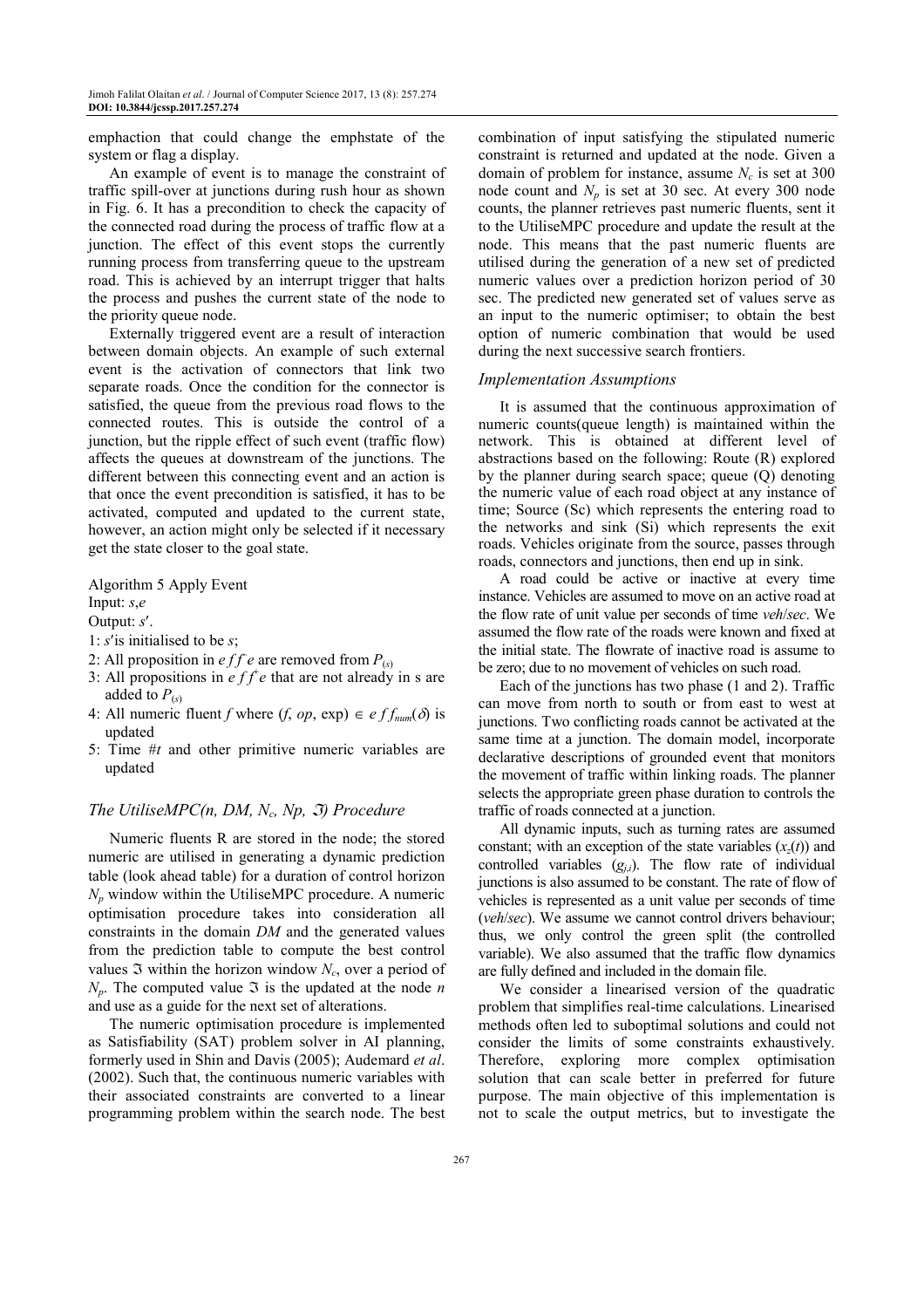feasibility of using our UTCPLAN approach in this domain of interest (UTC).

# **Evaluation**

The main evaluation criterion is to show that UTCPLAN can indeed accept inputs expressive domain descriptions within urban traffic domain and output solution plans containing continuous processes, events and actions through the integration of MPC with AI search based planning techniques. This is measured by creating an expressive description of a UTC domain with traffic flow problems of various degree to test if UTCPLAN can generate execution plans that can control and manage traffic situation base on specified traffic goals.

The experimental traffic network (domain) is designed to have more than one connected junctions in other to test the centralise reasoning of UTCPLAN to manage upstream and downstream of traffic from connected road to the junction. This also allows us to test the feasibility of junction to junction traffic relationship within the network. Each junction in the model is designed to have more than one signal phase, for the purpose of evaluating the effectiveness of UTCPLAN at splitting the green times of the signal phases within a junction. There are several connected roads without a signaled junction within the network model; for the purpose of evaluating the effectiveness of UTCPLAN at reasoning with the dynamics of traffic flow in those linked roads not directly controlled by a signaled junction.

The effectiveness of the embedded MPC approach in UTCPLAN algorithm is tested with sample traffic domains; to evaluate the performance of UTCPLAN at controlling the signaled junctions while optimising the flow of traffic within the given network, during unexpected changes to the traffic situation. To achieve this, two signaled situation were created for experimental purpose:

#### *Fixed*

Signal duration are fixed for every junction within the network. The planner cannot alter the signal duration during search space. The planner reasons with the domain and problem information to generate solution plans using the fix signal value at every junction.

# *Controlled*

Signal control is entirely at the discretion of the planner. The signal durations are set at initial state; however, the planner alters the signal duration whenever it anticipates a better control performance during search space; utilising the embedded MPC approach.

The speed of UTCPLAN was assessed with different volume of traffic with bottlenecks to investigation the plan generation time during light and heavy traffic situation. Numerous traffic flows were generated by altering the values of queuing distance on roads to create a heavier flow of traffic in the test suite. The quality of plan generated by UTCPLAN was evaluated for both controlled and fixed signal experiment. This is achieved by computing the total number of executable actions and initiated processes within the output plans, for both fixed and controlled signal.

#### *Evaluation Criteria*

To investigate the applicability and effectiveness of UTCPLAN, we use three evaluation criteria for comparison: Total time taken to generate a plan; the average number of processes initiated and the average number of actions sequence in the output plan. Makespan is not considered in this criteria because this implementation does not include a scheduler for makespan optimisation in the plan. Thus, using makespan as a major metric would not be suitable as criteria for evaluation of the planner.

A variation of UTCPLAN was created for the purpose of comparison and experimental analysis. This variation creates a planner version without integrating MPC approach. This version produces a Fixed Signal approach; it reasons with numerics within the domain similar to a classical numeric planner Hoffmann (2003). The Fixed Signal and the Controlled Signal are tested with the same formulation of domain and problems. Several traffic problems of increasing complexities were abstracted and modelled within the UTC domain. The modelled traffic problems are suitable for UTCPLAN evaluation because it highlights the advantages of the controlled signal (with MPC integration) over the fixed signal approach. The time discretisation of  $t = 1.0$ , is used in the two test cases (Fixed and Controlled); and the entire task in the UTC domain. The time taken to solve problems in our experiment is shown in Fig. 7. The performance of the planner (controlled signal) is compared with fixed signal value. The results of the fixed time duration compared with the controlled approach are reported in Table 1. Given that  $x_2$  is the new average value and  $x_1$  is the previous average value, the percentage change in value *y*% is measured by Equation 10 and recorded in Table 1:

$$
y(\%) = \frac{x_2 - x_1}{x_2} * \frac{100}{1}
$$
 (10)

This helps to visually illustrate the trend in plan quality of both the fixed and the controlled experiment. A decreasing  $(\downarrow)$  trend in the value of *y* implies a good quality plan while a continuous increase  $(†)$  in the value of y means that the planner output is affected by the complexity of the problem in the domain. The more complex the problem becomes the more the challenge to generate quality plan at a reasonable time. Moreover, when  $y$  is zero, it means the output plan is steady and stable despite an increase in problem complexity.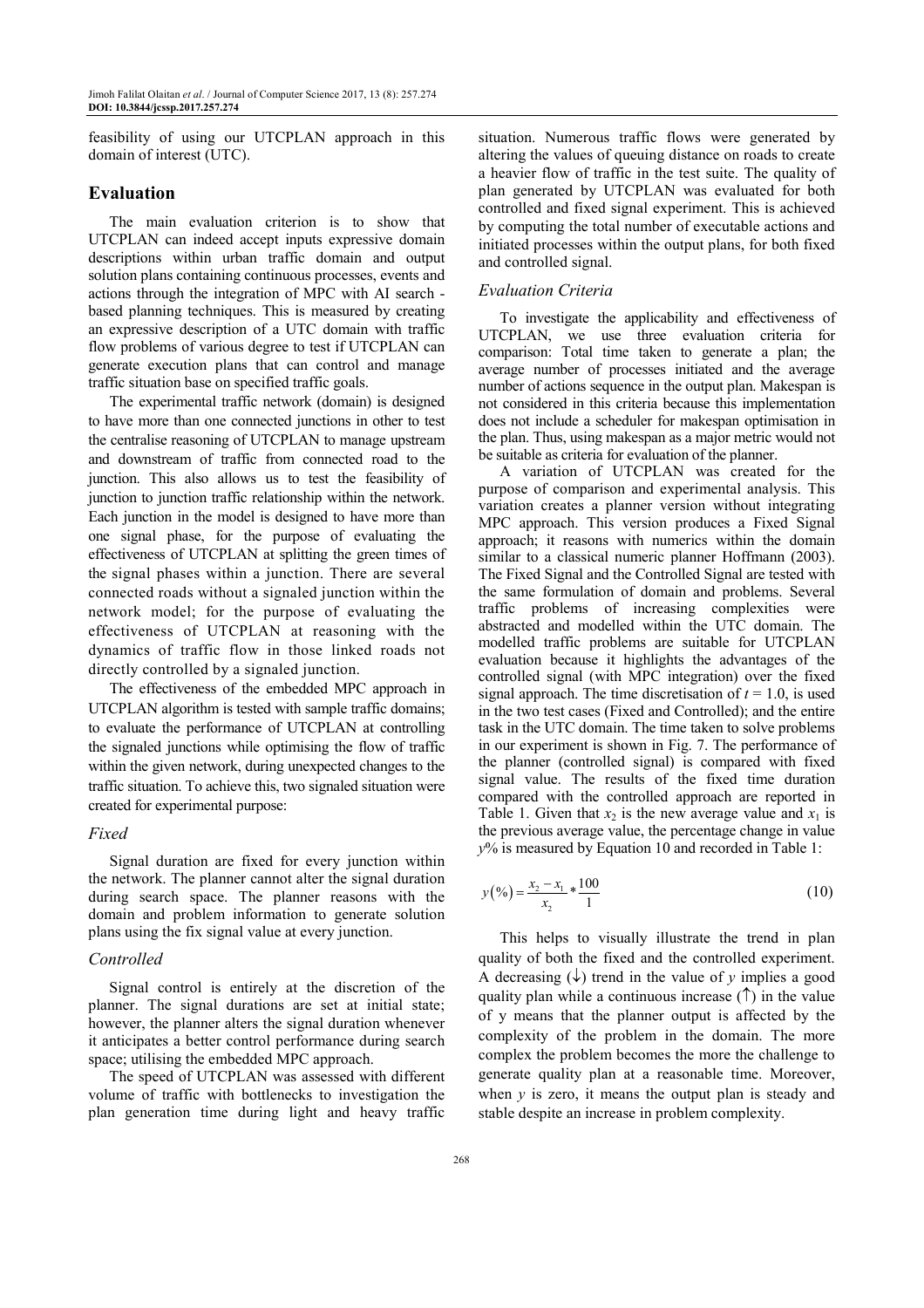Jimoh Falilat Olaitan *et al*. / Journal of Computer Science 2017, 13 (8): 257.274 **DOI: 10.3844/jcssp.2017.257.274** 



Fig. 7. The run-times for both Controlled (left) and Fixed (right) Signal. The y-axis indicate the time taken to output a complete plan (run-time) in microseconds, the queue length size is represented by the x-axis. An increasing queue length signifies a more congested network; consequently, an increasing problem complexity.

Table 1. Planner result showing the percentage increase in number of vehicles in the network and the corresponding percentage changes(effect) in the plan metrics. Fixed duration means the duration of the green split is fixed at the initial state and would be the same throughout the planning time. Controlled means that the duration is fixed at the initial state, but subject to changes during search space whenever the planner anticipate a better optimised green time than the fixed value

|                   | Increase in     | Change in Avg. planning time $(\%)$ |                   | Change in Avg. No. of processes $(\%)$ |                 | Change in Avg. No. of actions $(\% )$ |                 |
|-------------------|-----------------|-------------------------------------|-------------------|----------------------------------------|-----------------|---------------------------------------|-----------------|
| OueueLenght Oueue |                 |                                     |                   |                                        |                 |                                       |                 |
| Variation         | Lenght $(\% )$  | Fixed                               | Controlled        | Fixed                                  | Controlled      | Fixed                                 | Controlled      |
| 5                 | $\uparrow$ 100  | $\uparrow$ 100                      | ↑ 100             | $\uparrow$ 100                         | $\uparrow$ 100  | $\uparrow$ 100                        | ↑ 100           |
| 20                | ↑ 75            | $\uparrow$ 31.3                     | ↑56.5             | $\uparrow$ 35.0                        | $\uparrow$ 45.8 | $\uparrow$ 50                         | $\uparrow$ 58.3 |
| 40                | ↑50             | $\uparrow$ 61.2                     | ↑ 22.5            | $\uparrow$ 41.2                        | 0.0             | $\uparrow$ 50                         | $\uparrow$ 42.9 |
| 80                | $\uparrow$ 50   | $\uparrow$ 48.1                     | $\downarrow$ 13.2 | $\uparrow$ 45.2                        | 0.0             | $\uparrow$ 50                         | 0.0             |
| 60                | $\uparrow$ 50   | $\uparrow$ 34.5                     | $\uparrow$ 3.9    | $\uparrow$ 25.3                        | 0.0             | $\uparrow$ 34.4                       | 0.0             |
| 200               | $\uparrow$ 20   | $\uparrow$ 42.1                     | $\uparrow$ 8.7    | $\uparrow$ 29.7                        | $\uparrow$ 4.0  | $\uparrow$ 29.1                       | 0.0             |
| 300               | $\uparrow$ 33.3 | $\uparrow$ 28.5                     | $\sqrt{5.7}$      | $\uparrow$ 22.9                        | 0.0             | $\uparrow$ 22.5                       | 0.0             |

#### *Test Environment*

The UTCPLAN algorithm is implemented in Netbeans Java 8.0 which involves the creation of a continuous planner with an embedded MPC approach. The domain and problem representation (traffic description) are also developed in Java to facilitate easy data transfer between planner and network information description. The experiment was run on Ubuntu 15.04, Intel Core i7 on a 16GB RAM at 2.20GHz.

# **Result**

The plan contains the sequence of action operators needed to optimise traffic flow within an urban traffic network until the goal condition is satisfied. Figure 7 shows an excerpt of a sample plan generated by UTCPLAN for a controller to solve a UTC control problem instance.

#### *Empirical Analysis*

A output plan is the sequence of steps needed to get to a goal condition from an initial problem situation. The total length of a plan for a given problem varies from planner to planner. The shorter the length of the generated plan, the better the quality of the plan. The lesser the number of actions and processes needed to achieve a goal condition the better the quality of the plan for such problem domain.

The average total time taken to generate a plan is a metric that shows the efficacy and speed of the planner. The total time depends majorly on the planner algorithm. It is also dependent on some other factors such as the language used to implement the planner and the hardware configuration of the system that the planner resides on. The faster it is to achieve the goal condition the lesser the total time to generate a plan and vice versa. The total time taken to generate a plan is an essential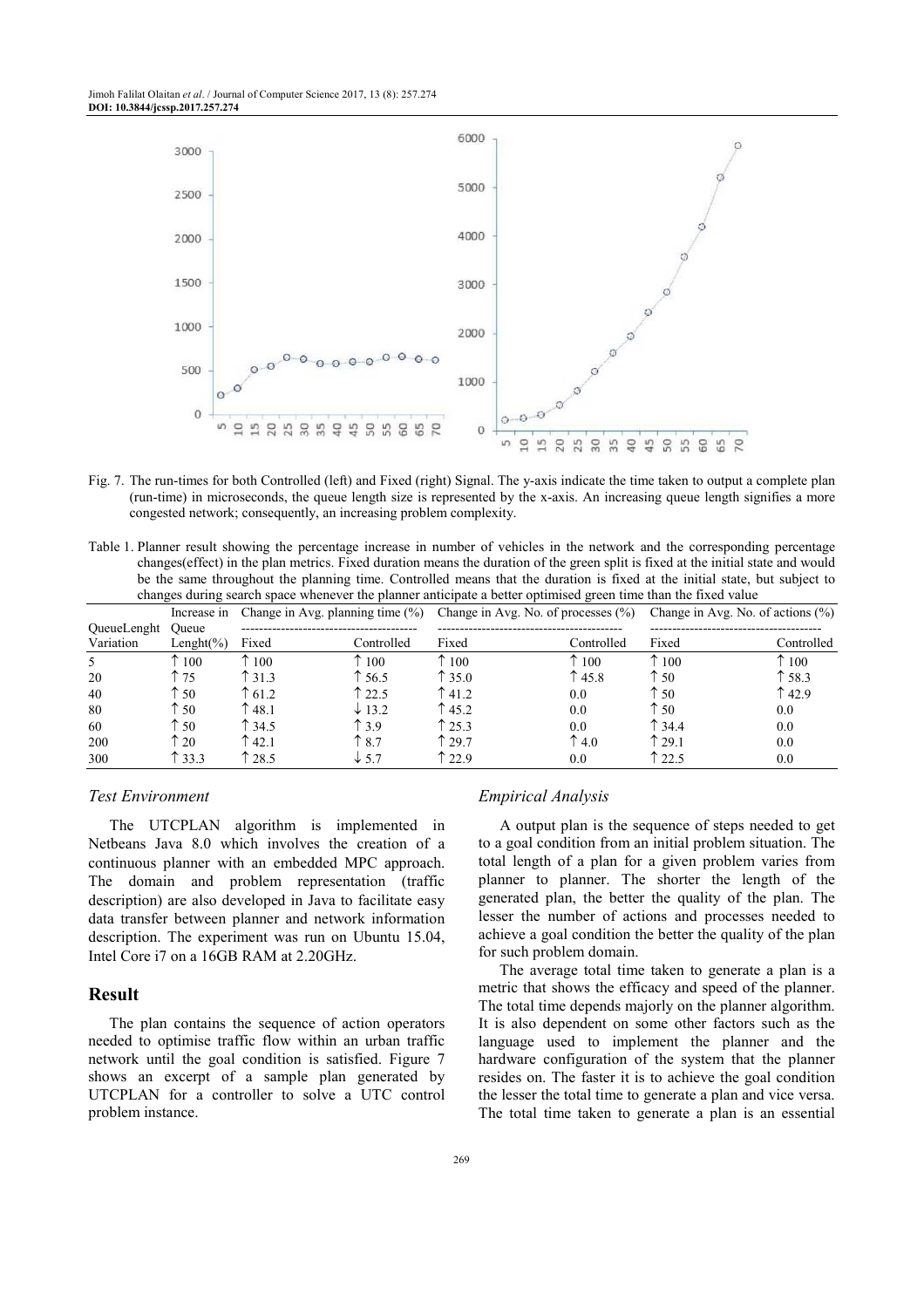criterion for the evaluation of planners in AI planning. A planner is effective in a domain of problem if the total time to generate a plan for problems in that domain remains steady and stable. However, if the total time to produce a solution in a domain of problem is astronomically increasing with an increase in the complexity of the problem, it means the planner might get stuck during certain problem situation in such domain.

Table 1 presents the percentage rate of increase in queues within the network and the effect of those percentage increase on the average total time as illustrated in Fig. 7. It is observed that the average total time required to generate a plan varies with a variation in queuing distance and the green split values. The percentage change in total time increases with an increase in queue length at fixed signal. However, the percentage change in the total time of controlled signal is remarkable at a low increase rate with increase in queue length.

The trend in the percentage change in average number of processes initiated by generated plans is also shown in Table1. The percentage change in the average number of processes increases with increase in queue length at fixed signal. However, the percentage change in the average number of processes is reduced to zero percent despite an increase in queue length when the signal is controlled by UTCPLAN. It increases a little when the length of the queue reaches close to 200 m but later drop back to zero percent despite a further increase in queue length. The total number of processes initiated by the planner to achieve the goal condition increases with an increase in the congestion rate whenever the signal is fixed as shown in Fig. 8. However, the changes are minimum and often becomes steady despite the increasing queues in the network when the green split is controlled by the UTCPLAN approach within the traffic network.

Similarly, Table 1 shows the trend in percentage change in the average number of action operator within the plans. This increases with an increase in queue length at fixed signal. However, the percentage change in the average number of action operator is reduced to zero percent despite an increase in queue length when the signal is controlled by UTCPLAN. The total number of actions generated by the planner to achieve the goal condition increases with an increase in the traffic congestion rate whenever the signal is fixed. However, the changes are also minimum and often becomes steady despite the increasing queues in the network when the green split is controlled by UTCPLAN approach within the traffic network as illustrated in Fig. 9.

#### **Discussion**

The percentage change in output value gives a visual illustration of the trend in plan quality of both the fixed and the controlled experiment. A decreasing  $(\downarrow)$  trend in the output value implies a good quality plan while a continuous increase  $(†)$  in output value means that the planner output is affected by the complexity of the problem in the domain. The more the complexity of the problem, the higher the challenge to generate quality plan at a reasonable time. Moreover, when the percentage change in output value is zero, it means the output plan is steady and stable despite an increase in problem complexity as illustrated by Fig. 7-9.

Stability in plan metrics can not be achieved by a planner with fixed duration. It can only be achieved by a planner that can establish a unique approach to numeric fluents during search space. The stability in the controlled output plan metric is achieved through the novel integration of MPC approach with AI planning.



Fig. 8. Average number of processes initiated by UTCPLAN plans with fixed and controlled traffic signal. The y-axis shows the average number of processes, the x-axis represents the size of the queue length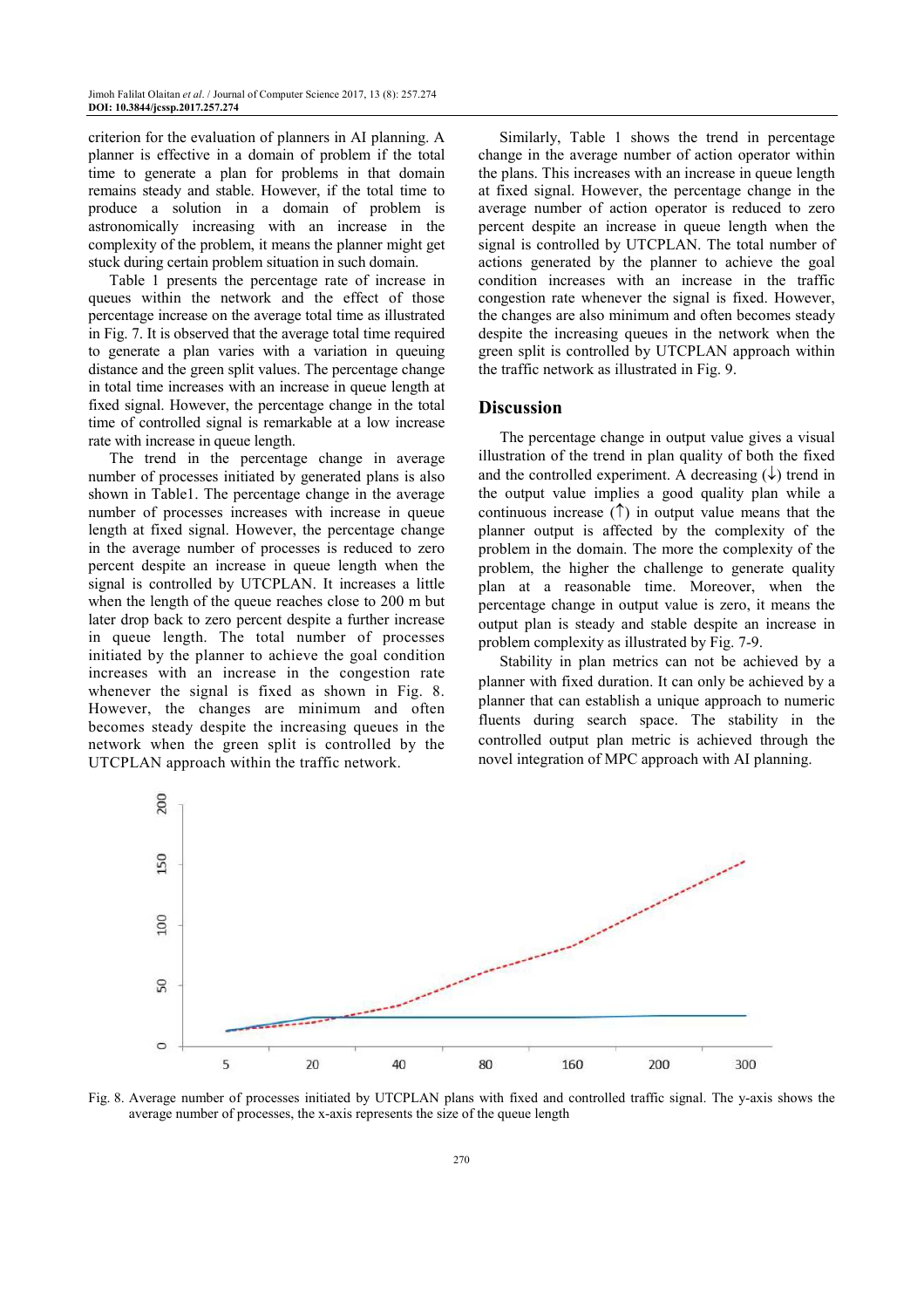Jimoh Falilat Olaitan *et al*. / Journal of Computer Science 2017, 13 (8): 257.274 **DOI: 10.3844/jcssp.2017.257.274** 



Fig. 9. Average Number of Action steps in UTCPLAN Plans with Fixed and Controlled Traffic Signal. The y-axis shows the Average Number of Actions, the x-axis represents the size of the queue length

This implies that the time to generate a valid plan, as well as the quality of plan generated, becomes stable at some point irrespective of the increase in complexity of the problem domain. For instance, the result shows that a controlled approach is required to optimise any traffic situation. The effectiveness of UTCPLAN approach at tracking and predicting numeric changes, while evaluating the effect of those changes during search space, helps to anticipate increasing or decreasing queue trends within the network. The controlled green time is always suited to the changes in the network. This helps to keep the network in a stable state despite increasing congestion.

The result indicates a favourable output in both signal test cases when planning with tasks of less complexities. It is inferred from the result that the fixed and controlled signal approach produce excellent control performance during a lesser traffic situation. However, a vast output difference is observed between the two instances when planning with tasks of higher complexities. It is inferred from the result that the run-time of controlled signal increases initially, then become steady despite an increase in traffic congestion and bottleneck. While the run-time of the fixed signal gets worse with increasing traffic congestions and bottleneck as shown in Fig. 7 (right side), because large traffic demand generates huge search space and, therefore, the solution requires more computational time especially at lower fix duration.

The total number of actions sequence and initiated simulation in the plan generated by the fixed signal is 45% above the controlled signal plan. Thus, the controlled plan is has a lesser plan length in over 80% of the tasks in the test suite compared with the fixed generated plan. This evidence confirms that UTCPLAN generates a more quality plans. Another benefit of the controlled instance is the ability to reach the goal condition in lesser time for most of the problem

instances, though the domain courage is the same for both configurations (both test instances solved all the modelled problems in the domain).

The creation of a rich declarative representation of the UTC model facilitates reasoning with logical constants, variables and constraints within the model; but a classical MPC formulation might not take logical formalities into consideration. However, the MPC mathematical formulation and computation of UTC numerics within the model, facilitate dynamic control of traffic signal and vehicle routing; this might not be effectively achieved by classical AI planning search mechanism. Integrating and utilising the two approaches create an effective control of continuous numerics combined with the logical component within a model.

#### *Scaling Difficulties*

UTCPLAN currently, does not have a built-in specific heuristics for pruning the search space. Integrating advanced planning solvers into the search pattern of this implementation would boost the speed of planner. The implementation made use of a simple classical numeric solver; the use of a state-of-the-art commercial solver would enhance the robustness and scalability of UTCPLAN to deal with a larger network of constraints in future implementation.

# **Conclusion**

We introduce UTCPLAN, a planning system that embeds model predictive approach into an AI planning search paradigm. UTCPLAN supports the analysis of domain descriptions containing continuously changing processes, events and actions. Experimental evaluation shows that our novel approach can control traffic and reduce congestion when tested on a sample road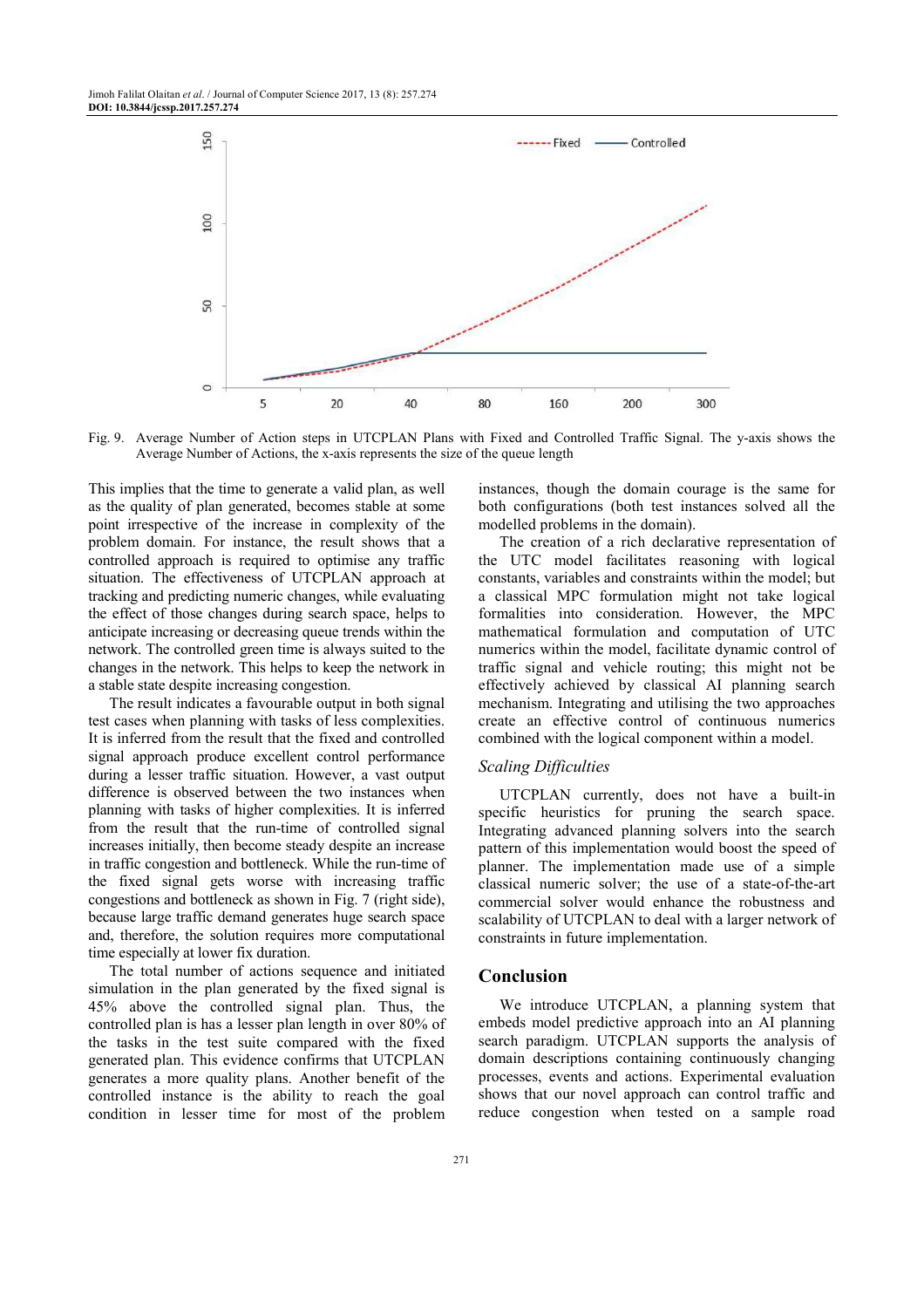network. The application to Urban Traffic domain is utilised to validate the practicability of this novel hybrid integration on a continuous domain with logical preferences. The result shows that UTCPLAN can reason with continuous processes in the domain and has the potential to generate control and execution plans and schedules that will keep such domain in a desirable state.

# **Acknowledgement**

The authors acknowledge the European Commission for Science and Technology (COST) funding for the Autonomic Road Transport Supports grant (Grant Ref: COST-ARTS/TU1102).

# **Author's Contributions**

**Dr. Jimoh Falilat Olaitan:** Made considerable contributions to the conception of this hybrid technology; she contributed to the original design and revamping of the algorithms. She also contributes in critical reviewing of the manuscript for significant intellectual content.

**Professor Thomas Leo McCluskey:** Made considerable contributions during the design of this hybrid technology. He contributed to the revamping of the algorithms. He also contributes in critical reviewing of the manuscript for significant intellectual content.

**Dr. Simon Parkinson:** Made considerable contribution to the drafting of this article; he contributed to the presentation and analysis of result; he made critical review for significant intellectual content and also added genuine content where applicable.

# **Ethics**

This article is original and contains unpublished material. The corresponding author confirms that all of the other authors have read and approved the manuscript and there are no ethical issues involved.

#### **References**

- Al-Gherwi, W., H. Budman and A. Elkamel, 2011. A robust distributed model predictive control algorithm. J. Process Control, 21: 1127-1137. DOI: 10.1016/j.jprocont.2011.07.002
- Alanqar, A., H. Durand and P.D. Christofides, 2017. Errortriggered on-line model identification for model-based feedback control. AIChE J., 63: 949-966. DOI: 10.1002/aic.15430
- Audemard, G., P. Bertoli, A. Cimatti, A. Kornilowicz and R. Sebastiani, 2002. A SAT based approach for solving formulas over boolean and linear mathematical propositions. Proceedings of the 18th International Conference on Automated Deduction, Jul. 27-30, Springer, UK., pp: 193-208. DOI: 10.1007/3-540-45620-1\_17
- Baldea, M., J. Du, J. Park, I. Harjunkoski, 2015. Integrated production scheduling and model predictive control of continuous processes. AIChE J., 61: 4179-4190. DOI: 10.1002/aic.14951
- Bennett, S., 1993. A History of Control Engineering 1930-1955. 1st Edn., Peter Peregrinus, Hitchin, Herts., UK, UK.
- Camacho, E. and C. Bordons, 1999. Model Predictive Control. 1st Edn., Springer, London, ISBN-10: 3540762418, pp; 280.
- Chen, Y., L. Cheng, H. Wu, X. Zhao and J. Han, 2015. Knowledge-driven path planning for mobile robots: Relative state tree. Soft Comput., 19: 763-773. DOI: 10.1007/s00500-014-1299-4
- Chu, Y. and F. You, 2015. Model-based integration of control and operations: Overview, challenges, advances and opportunities. Comput. Chem. Eng., 83: 2-20.

DOI: 10.1016/j.compchemeng.2015.04.011

- da Silva Fonseca, J.P., A.R. de Sousa, M.V.M. Ferreira and J.J.P.Z. de Souza Tavares, 2016. Planpas: Plc and automated planning integration. Int. J. Comput. Integrated Manufact., 29: 1200-1217. DOI: 10.1080/0951192X.2015.1067909
- De Oliveira, D. and A.L.C. Bazzan, 2009. Multiagent learning on traffic lights control: Effects of using shared information.
- Dinapoli, N., G. Chiloiro, G. Mattiucci, L. Azario and M. Gambacorta *et al*., 2016. Ep-1636: Clinical validation of automated planning process in rectal cancer imrt treatment. Radiotherapy Oncol., 119: S763-S764. DOI: 10.1016/s0167-8140(16)32887-0
- Dusparic, I., J. Monteil and V. Cahill, 2016. Towards autonomic urban traffic control with collaborative multi-policy reinforcement learning. Proceedings of the IEEE 19th International Conference on Intelligent Transportation Systems, IEEE Xplore Press, pp: 2065-2070. DOI: 10.1109/ITSC.2016.7795890
- Falugi, P., S. Olaru and D. Dumur, 2010. Robust multimodel predictive control using LMIs. Int. J. Control, Automat. Syst., 8: 169-175. DOI: 10.1007/s12555-010-0122-y
- Fox, M. and D. Long, 2003. PDDL2.1: An extension of PDDL for expressing temporal planning domains. J. Art. Int. Res., 20: 61-124.
- Fox, M. and D. Long, 2006. Modelling mixed discretecontinuous domains for planning. J. Art. Int. Res., 27: 235-297.
- Garrido, A., E. Onaindia and F. Barber, 2001. A temporal planning system for time-optimal planning. Proceedings of the Portuguese Conference on Artificial Intelligence, (CAI' 01), Springer, Berlin, Heidelberg, pp: 379-392. DOI: 10.1007/3-540-45329-6\_37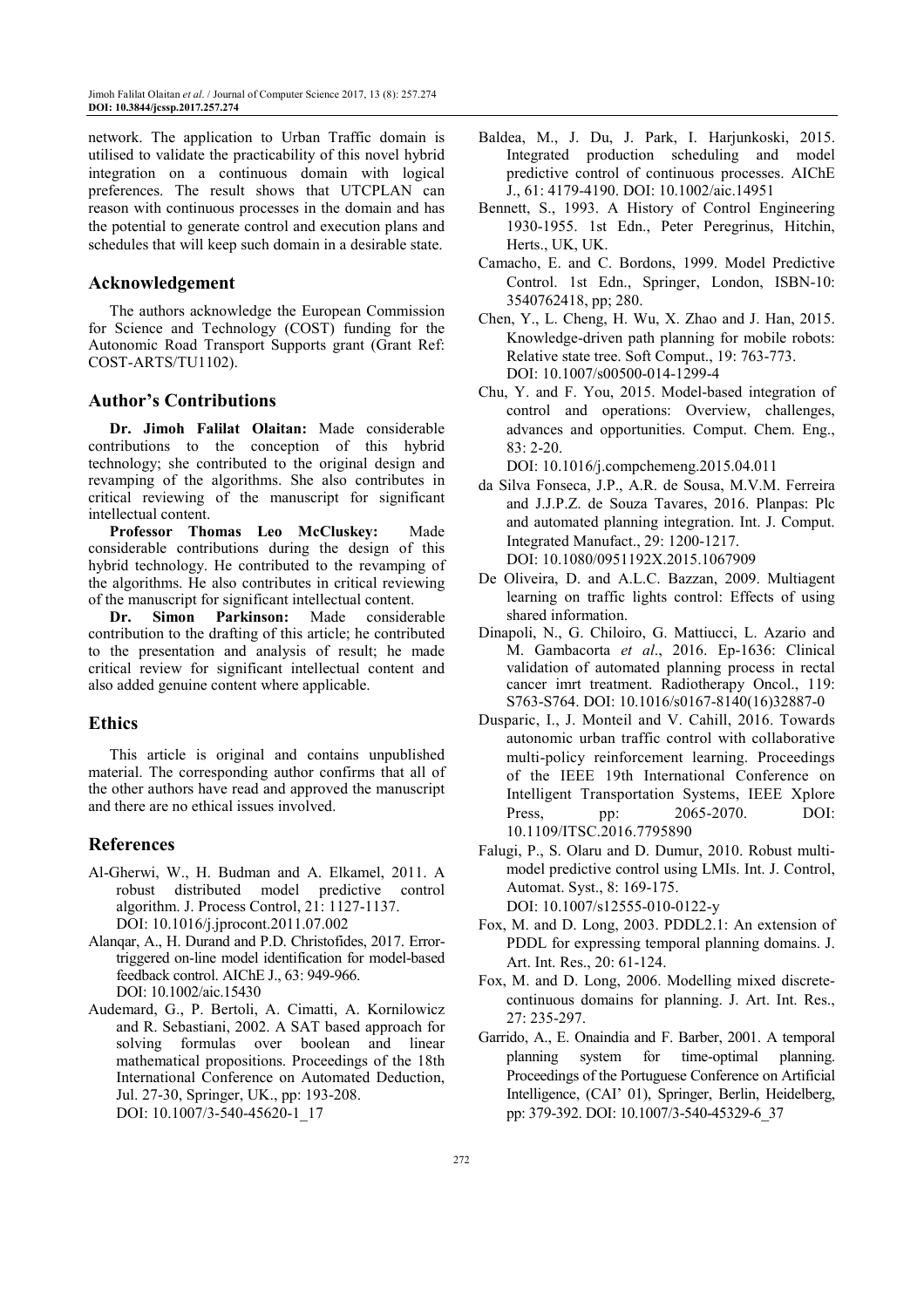- Graf Plessen, M.M. and A. Bemporad, 2017. Reference trajectory planning under constraints and path tracking using linear time-varying model predictive control for agricultural machines. Biosyst. Eng., 153: 28-41. DOI: 10.1016/j.biosystemseng.2016.10.019
- Grosso, J.M., C. Ocampo-Martinez and V. Puig, 2016. Reliability–based economic model predictive control for generalised flow–based networks including actuators' health–aware capabilities. Int. J. Applied Math. Comput. Sci. 26: 641-654. DOI: 10.1515/amcs-2016-0044
- Guo, C., X. Gang and M. Zhang, 2014. Model predictive control implementation and simulation for urban traffic networks. Proceedings of the IEEE International Conference on Service Operations and Logistics and Informatics, Oct. 8-10, IEEE Xplore Press, Qingdao, China, pp: 334-340. DOI: 10.1109/SOLI.2014.6960746
- Gupta, S.K., D.S. Nau and W.C. Regli, 1998. IMACS: A case study in real-world planning. IEEE Intell. Syst. Applic., 13: 49-60. DOI: 10.1109/5254.683210
- Heinrich, B., M. Klier, S. Zimmermann, 2015. Automated planning of process models: Design of a novel approach to construct exclusive choices. Decis. Support Syst., 78: 1-14. DOI: 10.1016/j.dss.2015.07.005
- Hoffmann, J., 2003. The metric-FF planning system: Translating "ignoring delete lists" to numeric state variables. J. Art. Int. Res., 20: 291-341. DOI: 10.1613/jair.1144
- Hoogendoorn, S.P. and P.H.L. Bovy, 2001. State-of-theart of vehicular traffic flow modelling. Delft University of Technology, Delft.
- Ji, J., A. Khajepour, W.W. Melek and Y. Huang, 2017. Path planning and tracking for vehicle collision avoidance based on model predictive control with multiconstraints. IEEE Trans. Vehicular Technol., 66: 952-964. DOI: 10.1109/TVT.2016.2555853
- Jimoh, F., 2015. A synthesis of automated planning and model predictive control techniques and its use in solving urban traffic control problem. PhD Thesis, University of Huddersfield.
- Jimoh, F., L. Chrpa, T. McCluskey, 2014. The application of planning to urban traffic control. Proceedings of the 24th International Conference on Automated Planning and Scheduling, Jun. 21-26, Portsmouth, NH, USA.
- Jimoh, F., L. Chrpa, T. McCluskey and M.M.S. Shah, 2013a. Towards application of automated planning in urban traffic control. Proceedings of the 16th International IEEE Conference on Intelligent Transportation Systems, Oct. 6-9, IEEE Xplore Press, The Hague, Netherlands, pp: 985-990. DOI: 10.1109/ITSC.2013.6728360
- Jimoh, F., L. Chrpa and M. Vallati, 2013b. Autonomic system architecture: An automated planning perspective. Proceedings of the IFIP International Conference on Artificial Intelligence Applications and Innovations, Springer, Berlin, pp: 121-130. DOI: 10.1007/978-3-642-41142-7\_13
- Jimoh, F. and T. McCluskey, 2012. Using automated planning to enable autonomic properties in computer systems.
- Jimoh, F. and T.A.A.P.P. McCluskey, 2015. Self-Management in Urban Traffic Control. 1st Edn., Autonomic Systems, Springer, Birkhuser Basel.
- Jimoh, F. and T.L. McCluskey, 2016. Towards the integration of model perdictive control into an AI planning framework. Proceedings of the 34th UK Workshop on Planning and Scheduling, (WPG' 16).
- Jimnez, S., F. Fernndez and D. Borrajo, 2013. Integrating planning, execution and learning to improve plan execution. Comput. Intell., 29: 1-36. DOI: 10.1111/j.1467-8640.2012.00447.x
- Joos, A., C. Seiferth, L. Schmitt and W. Fichter, 2017. Parameters for nonlinear model predictive control in unmanned aerial vehicle path-planning applications. J. Guidance Control Dynam., 40: 484-492. DOI: 10.2514/1.G000311
- Khoshnevis, B. and Q. Chen, 1991. Integration of process planning and scheduling functions. J. Intell. Manufact., 2: 165-175. DOI: 10.1007/BF01471363
- Laguna, J.O., A.G. Olaya, D.B. Millan, 2014. Building planning action models using activity recognition. Ph.D. Thesis, Universidad Carlos III de Madrid.
- Lhr, J., P. Eyerich, T. Keller and B. Nebel, 2012. A planning based framework for controlling hybrid systems. Proceedings of the Twenty-Second International Conference on International Conference on Automated Planning and Scheduling, Jun. 25-29, AAAI Press, Atibaia, São Paulo, Brazil, pp: 164-171.
- Machado, L., R. Prikladnicki, F. Meneguzzi, C. de Souza and E. Carmel, 2016. Task allocation for crowdsourcing using ai planning. Proceedings of the 3rd International Workshop on CrowdSourcing in Software Engineering, May 14-22, ACM, Austin, Texas, pp: 36-40. DOI: 10.1145/2897659.2897666
- Mahalingam, V. and A. Agrawal, 2016. Learning agents based intelligent transport and routing systems for autonomous vehicles and their respective vehicle control systems based on Model Predictive Control (MPC). Proceedings of the International Conference on Recent Trends in Electronics, Information and Communication Technology, May 20-21, IEEE Xplore Press, Bangalore, India, pp: 284-290. DOI: 10.1109/RTEICT.2016.7807828